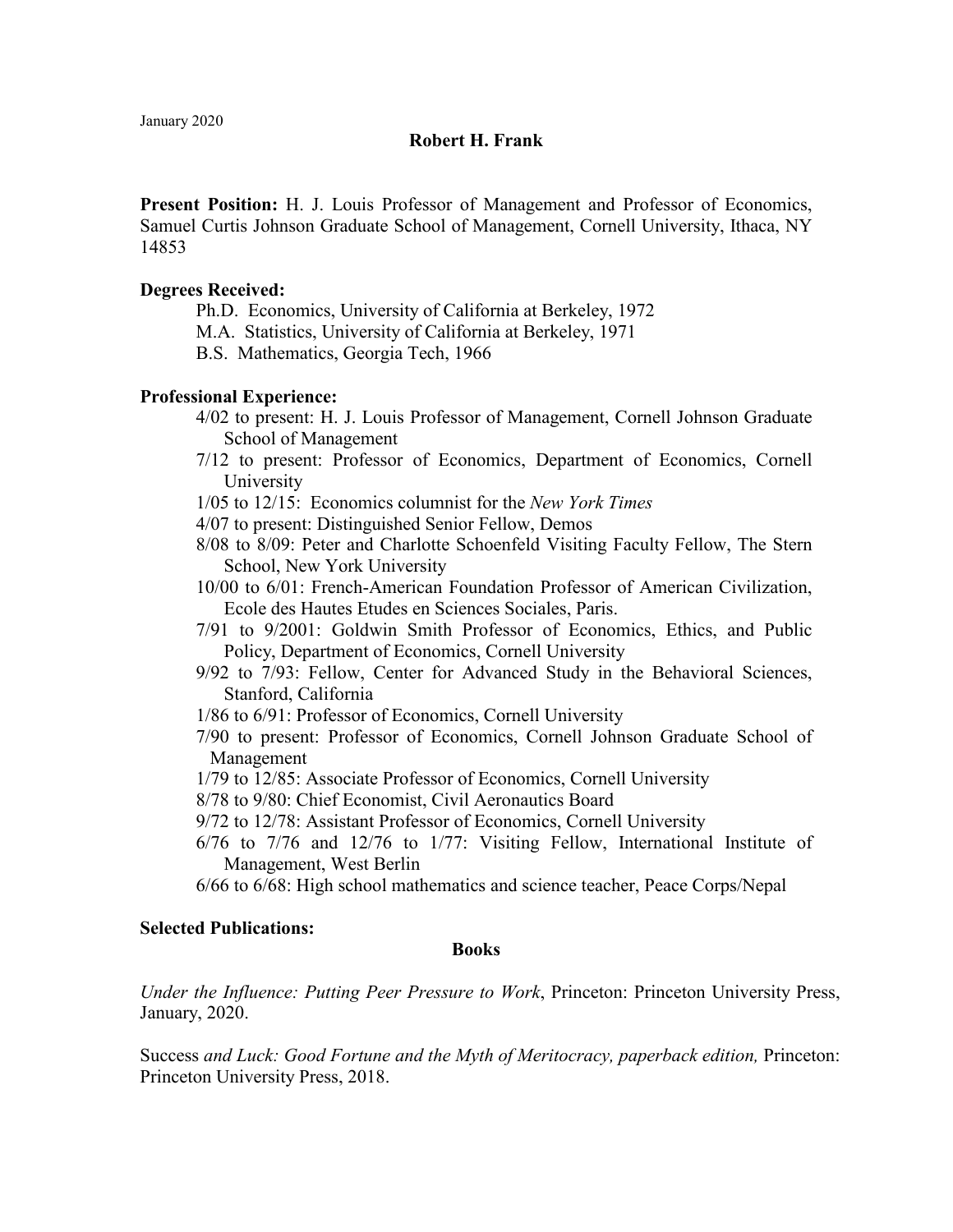*Success and Luck: Good Fortune and the Myth of Meritocracy,* Princeton: Princeton University Press, 2016. Japanese, Korean, Chinese, German, Italian, Russian, and Portuguese translations forthcoming.

*The Darwin Economy: Liberty, Competition, and the Common Good. Princeton: Princeton* University Press, 2012; Chinese, Russian, Korean, Thai, and Turkish translations.

*The Economic Naturalist's Field Guide: Common-Sense Principles for Troubled Times,* New York: Basic Books, 2009.

Falling Behind: How Rising Inequality Harms the Middle Class, Berkeley: University of California Press, 2007; Swedish translation, 2009.

*The Economic Naturalist: In Search of Explanations for Everyday Enigmas*, New York: Basic Books, 2007; Korean translation, 2007; Chinese and Japanese translations, 2008; Hebrew, Polish, Italian, Indonesian, Dutch, Portuguese, and Greek translations, 2009; Vietnamese translation, 2010; Romanian, Russian, German, Serbian, Croatian, Thai, and Turkish translations, 2011.

*What Price The Moral High Ground?* Princeton: Princeton University Press, 2004.

*Principles of Economics*, with Ben S. Bernanke, New York, McGraw-Hill, 2001; second edition, 2003; third edition, 2006; fourth edition, 2009; fifth edition, 2012; sixth edition, 2016; brief edition, 2008; second brief edition, 2011; third brief edition, 2016. Spanish translation, 2003; Czech translation, 2003; Chinese translation, 2005, French translation, 2008.

*Luxury Fever: Money and Happiness in an Era of Excess,* New York: The Free Press, 1999. Princeton University Press paperback edition, 2000. French translation, 2010. Chinese translation forthcoming.

*The Winner-Take-All Society,* with Philip J. Cook, New York: Martin Kessler Books at The Free Press, 1995. Penguin paperback edition, Chinese, Korean, and Portuguese translations, 1996. Japanese translation, 1998. Spanish, Italian, and Thai translations forthcoming. (*New York Times* Notable Book of the Year, 1995; *Business Week* Top Ten Books of 1995; *San Francisco Review of Books* Critics Choice Award, 1995; *China Times* Top Ten Books of 1996; The *London Observer*, Best Books of the Year List, 1996)

*Microeconomics and Behavior, First Edition,* New York: McGraw-Hill, 1991; *Ninth Edition, 2014*; Spanish translation, 1992; Italian translation, 1992; Portuguese translation, 1993; Czech translation, 1996; Russian translation, 1998; Chinese translation, forthcoming.

*Passions Within Reason: The Strategic Role of the Emotions,* New York: W. W. Norton, 1988. (Paper edition, 1989; German translation, Oldenbourg, 1992; Japanese translation, Saiensu-sha, 1995; Greek translation, Kastoniotis, 2000)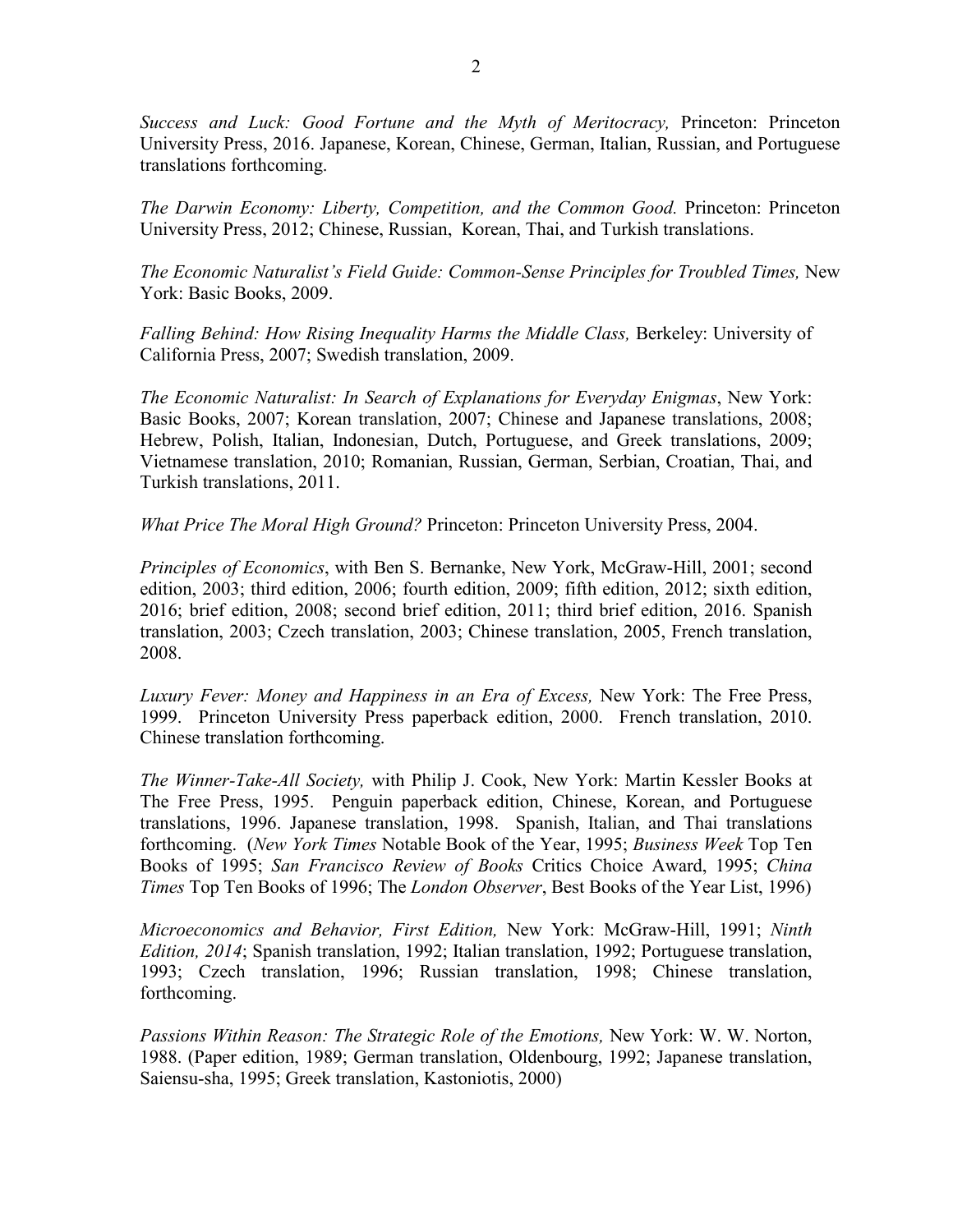*Choosing the Right Pond: Human Behavior and the Quest for Status,* New York: Oxford University Press, 1985. (Paper edition, 1987; German translation, Transfer Verlag, 1989)

*The Distributional Consequences of Direct Foreign Investment* (with Richard T. Freeman) New York: Academic Press, 1978

## **Selected Articles**

"In Praise of the Herd Mentality," *The Atlantic Magazine*, March 2020 (lead essay).

"Humans are Impetuous and Shortsighted. Can we Change?" *New York Times*, August 27, 2019.

"How Rising Inequality Threatens Access to the Legal System," *Daedalus*, 148 (1), Winter 2019: 10-18.

"Why You Should Admit You Didn't Create Your Success on Your Own*," Nautilus,*  January 26, 2017*.* 

"Just Deserts" *The Hedgehog Review*, Summer 2016

"Why Luck Matters More than You Might Think," *The Atlantic Magazine*, May 2016

"Do You Know How Lucky You Are? *Chronicle of Higher Education*, April 17, 2016

"Distilling Career Advice from the Happiness Literature," in Donald W. Harward, ed., *Well-Being and Higher Education: A Strategy for Change and the Realization of Education's Greater Purposes*, Washington, DC: BTtoP, 2016

"How Much Is Enough?" *Theoretical Inquiries in Law*, 2016

"Cash on the Table: Why Traditional Theories of Market Failure Fail," *Journal of Economic Behavior and Organization*, Nov. 2015

"Inequality's Muse," *The American Interest*, Volume 11, No. 2, October 15, 1015

"The Complex Ethical Consequences of 'Simple' Theoretical Choices," in George DeMartino and Dierdre McCloskey, eds., *The Oxford Handbook of Professional Economic Ethics*, New York: Oxford, 2015

"Positional Externalities as a Source of Market Failure," in Subramanian Rangan, ed., *Performance and Progress: Essays on Capitalism, Business, and Society*," New York, Oxford, 1015

**"**Consumption As Pollution: Why Other People's Spending Matters," in Stephanie Preston, ed., *The Interdisciplinary Science of Consumption*, Cambridge, MA: MIT Press, 2014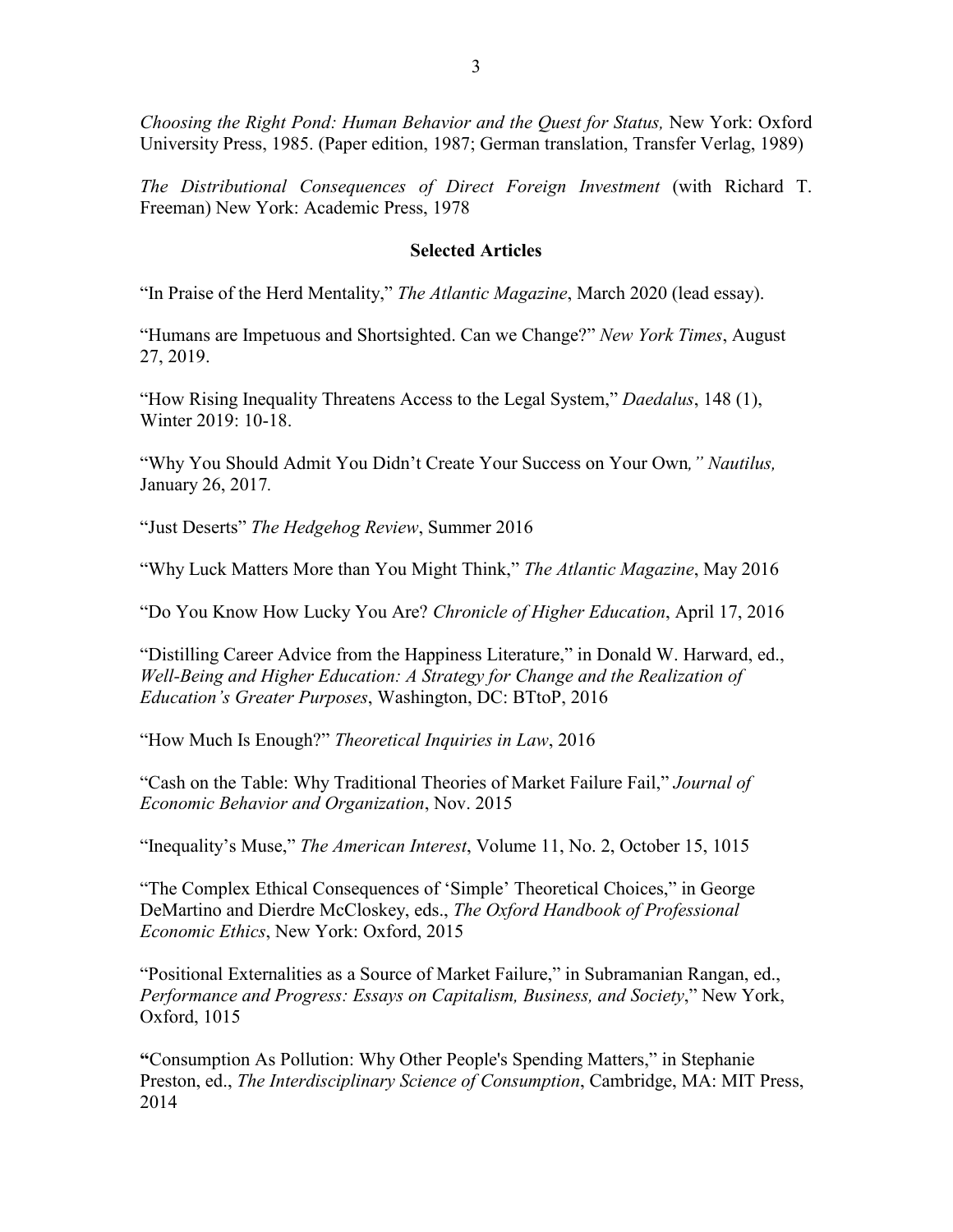**"**Why Has Income Inequality Been Growing and What, If Anything, Should Be Done About It?" in David Grusky and Szonja Szelenyi, eds., *The Inequality Reader, Third Edition,* Boulder, CO: Westview Press, 2014

"Expenditure Cascades," with Adam Seth Levine and Oege Dijk, *Review of Behavioral Economics*, Volume 1, Issue 1–2, January 2014: 55-73

"On the Rationalizability of Observed Consumers' Choices When Preferences Depend on Budget Sets: Comment," with Matthew Nagler, *Journal of Economics*, Vol 110, 2, 2013: 187-198

"Alfred E. Kahn, Regulator and Lanuage Maven," *Review of Industrial Organization*, January, 2013: http://link.springer.com/article/10.1007%2Fs11151-012-9373-5#page-1

"Detecting the Trustworthiness of Novel Partners in Economic Exchange" (with David DeSteno, Cynthia Brazeal, David Pizarro, J. Baumann, L. Dickens, and J. Lee), *Psychological Science*, 23, 2012: 1549-1556

"The Easterlin Paradox Revisited," *Emotion*, Vol 12(6), Dec 2012: 1188-1191

"Preferences for Status: Evidence and Economic Implications" (with Ori Heffetz). In Jess Benhabib, Alberto Bisin, and Matthew Jackson (eds.), *Handbook of Social Economics* (vol. 1A, pp. 69-91). Amsterdam: Elsevier, 2011

 "Thoughts on the Micro Principles Course," in Gail Hoyt and KimMarie McGoldrick, eds., *International Handbook on Teaching and Learning Economics,* NY: Edward Elgar, 2011.

"The Strategic Role of the Emotions," *Emotion Review,* vol. 3 no. 3, July 2011: 252-254.

"Why Do Americans Save So Little and Does It Matter?" in Joshua Yates and James Davison Hunter, eds., *Thrift and Thriving in America: Capitalism and Moral Order from the Puritans to the Present*, NY: Oxford University Press, 2011

"Supplementing Per-Capita GDP as a Measure of Well-Being," [American Economic](https://www.aeaweb.org/conference/past-annual-meetings)  [Association Annual Meeting Papers,](https://www.aeaweb.org/conference/past-annual-meetings) January 2011

"Relative Deprivation, Inequality and Consumer Spending in the United States," in Karin Ekstrom and Kay Glans, eds., Beyond the Consumption Bubble, NY: Routledge, 2010.

"Principles of Microeconomics," in Simon W. Bowmaker, ed., *The Heart of Teaching Economics: Lessons from Leading Minds*, NY: Edward Elgar, 2010.

"Feeling our Way to the Common Good: Utilitarianism and the Moral Sentiments," with Christoph Fehige, *The Monist*, 93, 1, January 2010: 141-165.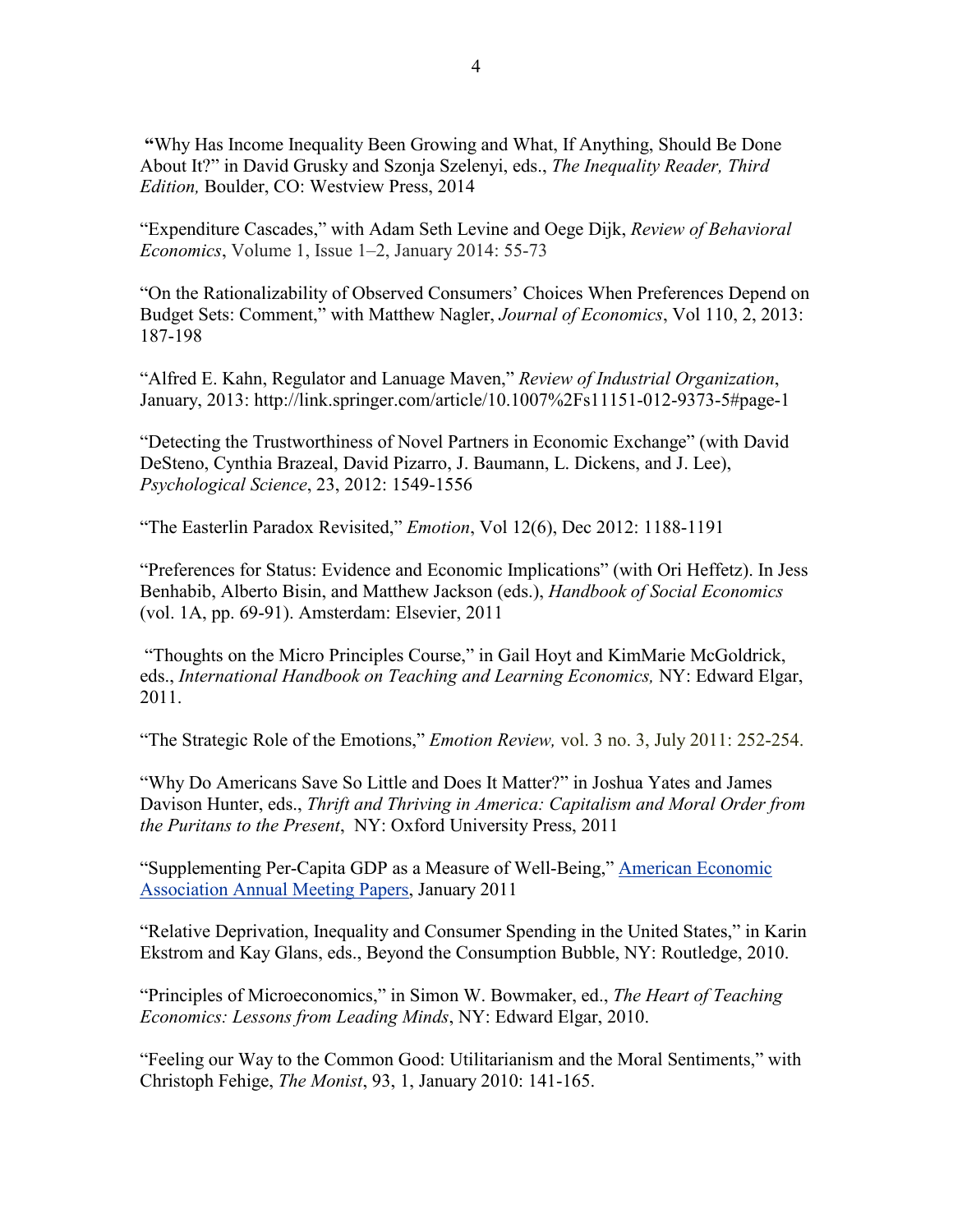"Post-Consumer Prosperity: Finding New Opportunities Amid the Economic Wreckage," *The American Prospec*t, March 24, 2009 (http://www.prospect.org/cs/articles?article=postconsumer\_prosperity).

 "Should Public Policy Respond to Positional Externalities?" *Journal of Public Economics*, 92, August, 2008: 1777-1786.

"Income Inequality and the Protestant Ethic," in Victor Nee and Richard Swedberg, *On Capitalism*, Stanford University Press, 2007.

"On the Evolution of Moral Sentiments," in Charles Crawford, ed., *Foundations of Evolutionary Psychology*, Mahwah, NJ: Erlbaum, 2007.

"The Status of Moral Emotions in Consequentialist Moral Reasoning," in Paul Zak, ed., *Moral Markets: The Critical Role of Values in the Economy*, Princeton, NJ: Princeton University Press, 2007.

"Cooperation Through Moral Commitment," in Chris Frith et al., eds., *Empathy and Fairness* (Novartis Symposium 278), Chichester: Wiley, 2006.

"Should Gas Taxes Be Raised To Encourage Energy Conservation?" *Congressional Quarterly Researcher,* vol. 16, no. 19, May 19, 2006: 449.

"The Economic Naturalist Writing Assignment," *Journal of Economic Education,* 37, 1, Winter, 2006: 58-67.

"Altruists with Green Beards: Still Kicking? *Analyse & Kritik*, *Analyse & Kritik*, 27, 1, December, 2005: 85-96.

"Conflict of Interest as an Objection to Consequentialist Moral Reasoning," in *Conflicts of Interest : Challenges and Solutions in Business, Law, Medicine, and Public Policy*, Don A. Moore, Daylian M. Cain, George Loewenstein, and Max H. Bazerman, eds., London: Cambridge University Press, 2005.

"Progressive Consumption Taxation as a Remedy for the U.S. Savings Shortfall," *The Economists' Voice,* Vol. 2: No. 3, 2005, Article 2. http://www.bepress.com/ev/vol2/iss3/art2.

"Perceptions of Moral Character Modulate the Neural Systems of Reward During the Trust Game," with M.R. Delgado and E.A. Phelps, *Nature Neuroscience*: 16 October, 2005: 1611-1618.

"Positional Externalities Cause Large and Preventable Welfare Losses," *American Economic Review*, May 2005: 137-41.

"Does Absolute Income Matter?" in P. L. Porta and L. Bruni, eds., *Economics and Happiness,* Oxford University Press, 2005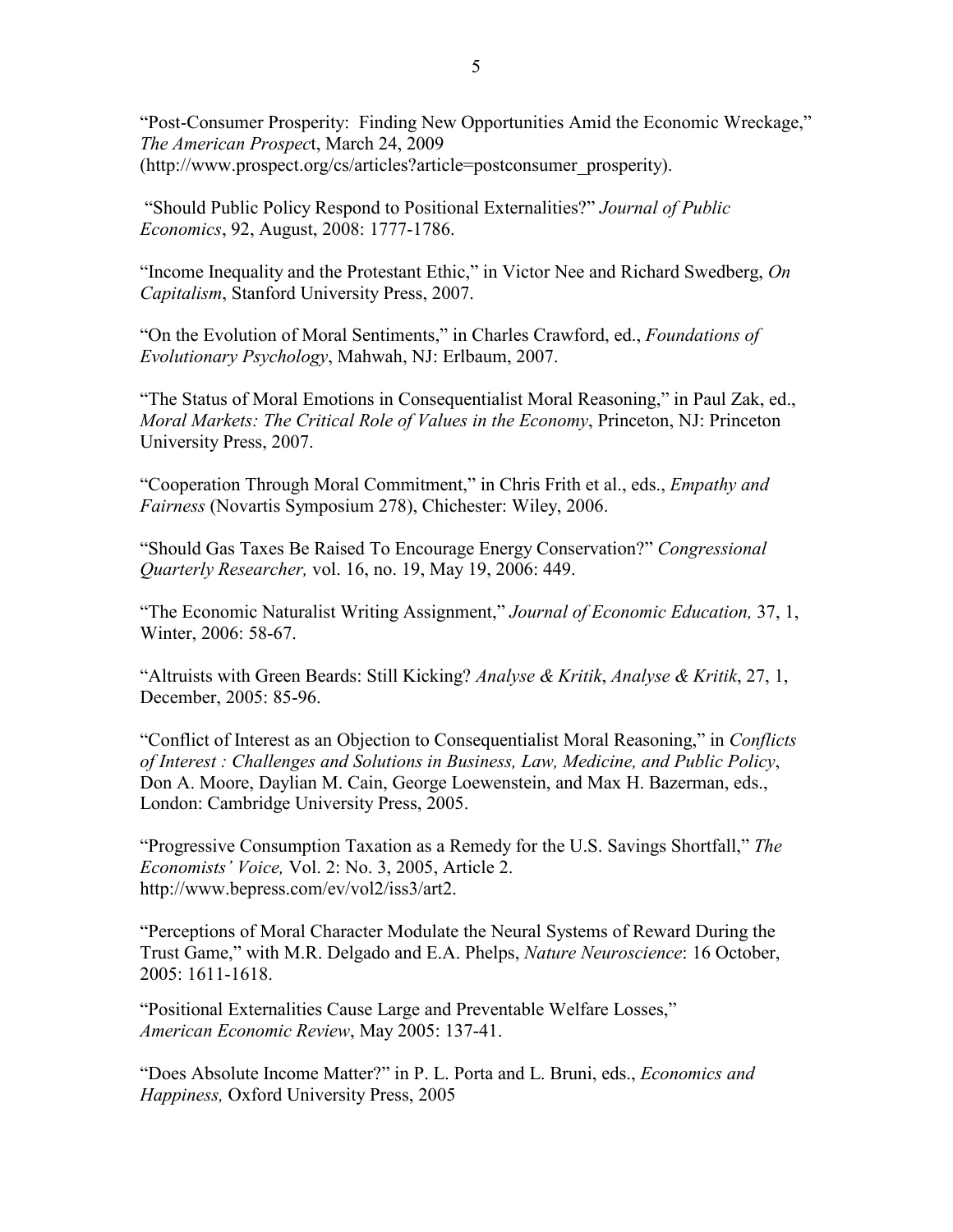"Departures from Rational Choice: With and Without Regret," *in The Law and Economics of Irrational Behavior,* Francesco Parisi and Vernon Smith, eds., Stanford: Stanford University Press, 2005: 13-36.

"Human Nature and Economic Policy: Lessons for Eastern Europe," *Journal of Socioeconomics*, 33, 2004: 679-694.

"Remedies for the Savings Shortfall," in *In Search of Retirement Security,* Teresa Ghilarducci, Van Doorn Ooms, John L. Palmer and Catherine Hill, eds., New York: Century Foundation Press, 2005: 45-62.

"Introducing Moral Emotions into Models of Rational Choice," in Manstead, A.S.R., Frijda, N.H., and Fischer, A.H. (eds.). *Feelings and Emotions: The Amsterdam Symposium.* New York: Cambridge University Press, 2004.

"In Defense of Sincerity Detection," *Rationality and Society*, vol. 16, No. 3, 2004: 287- 305.

"How Not to Buy Happiness," *Daedalus,* vol. 133, No. 2, June 2004: 69-79.

"Commitment Problems in the Theory of Rational Choice," *University of Texas Law Review*, 81, no. 7, June, 2003: 1789-1804.

"L'Amore," in *Che Cos'è l'Amor*, Fabio Bacchini and Chiari Lalli, eds., Milan: Baldini Castoldi Dalai, 2003: 29-64.

"Adaptive Rationality and the Moral Emotions," in R.J. Davidson, Klaus Scherer, and H. Hill Goldsmith, eds., *Handbook of Affective Sciences*, New York: Oxford University Press, 2003: 891-898.

"The Economic Naturalist," *American Economic Review Papers and Proceedings*, 92, May 2002: 459-462.

"Cooperation through Emotional Commitment," in Randolph Nesse, ed., *Evolution and the Capacity for Commitment*, New York: Russell Sage Foundation, 2002.

"Cost-Benefit Analysis and Relative Position," with Cass Sunstein, *The University of Chicago Law Review*, Spring 2001: 323-374.

"Yes, the Rich Get Richer, But There's More to the Story," *Columbia Journalism Review*, November/December 2000 (reprinted in *The Sydney Morning Herald*).

 "Why is Cost-Benefit Analysis So Controversial?" *Journal of Legal Studies* XXIX (2) (part 2), June 2000: 913-930. (Reprinted in *Economics, Equity, and the Environment*, Stephen M. Johnson, ed., Environmental Law Institute, 2003.)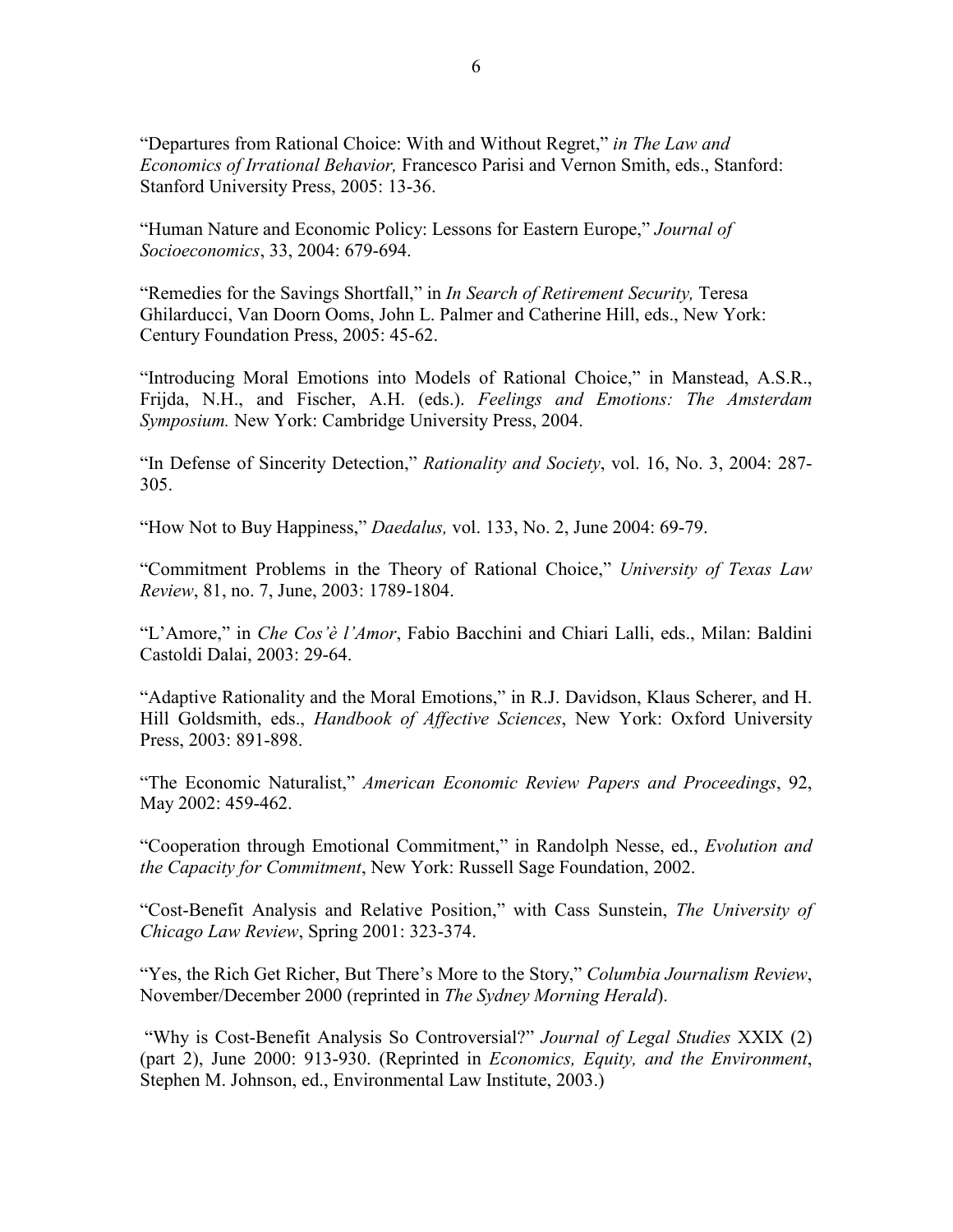"Progressive Taxation and the Incentive Problem," in Joel Slemrod, ed., *Does Atlas Shrug? The Economic Consequences of Taxing the Rich*, Harvard University Press and Russell Sage Foundation, 2000.

"Departures from Rational Choice: The Challenge for Public Policy" in *Unconventional Wisdom : Alternative Perspectives on the New Economy*, Jeffrey Madrick, ed., New York, Century Fund Press, 2000.

"Winner-Take-All Markets and Need-Based Financial Aid," in Proceedings of the 1999 Annual Meetings of the College Entrance Examination Board Council on Admissions and Financial Aid, 2000.

"Social Norms as Positional Arms Control Agreements," in Louis Putterman and Avner Ben Ner, eds. *Values, Economics, and Organization*, New York: Cambridge University Press, 1998.

"Winner-Take-All Markets and Wage Discrimination," in *The New Institutionalism in Sociology*, Mary Brinton and Victor Nee, eds., NY: Russell Sage, 1998 (1998 winner of the James Coleman Award for the best book in Rational Choice Sociology).

"The Frame of Reference as a Public Good," *Economic Journal*, *107*, November 1997: 1832-1847 (reprinted in Happiness and Economics, Richard A. Easterlin, ed., Northampton, MA: Edward Elgar, 2002).

"Executive Pay Excesses: Whose Ethical Responsibility?" in *CEO Pay: A Comprehensive Look*, Rodney Platt, ed., Scottsdale, AZ: American Compensation Association, 1997.

 "Why the Things We Buy Often Aren't the Things We Really Want," Michael Benedikt, ed. *Symposium on The Question of Economic Value*, 1997.

"Is Honesty the Best Policy?" *Demos Quarterly*, Issue 10, 1996.

"Winner-Take-All Markets and the Connection Between Economics and Elks," *The Evolutionist*, June 1996.

"What Price the Moral High Ground?" *Southern Economic Journal, 63*, July 1996: 1-17. Received the Georgescu-Roegen Award for the best paper published in the *Southern Economic Journal* in 1996.

"The Political Economy of Preference Falsification" (Review article on Timur Kuran's *Private Truths, Public Lies*), *Journal of Economic Literature*, March 1996: 115-123.

"Do Economists Make Bad Citizens?" with Thomas Gilovich and Dennis Regan, *Journal of Economic Perspectives,* Winter 1996: 187-92.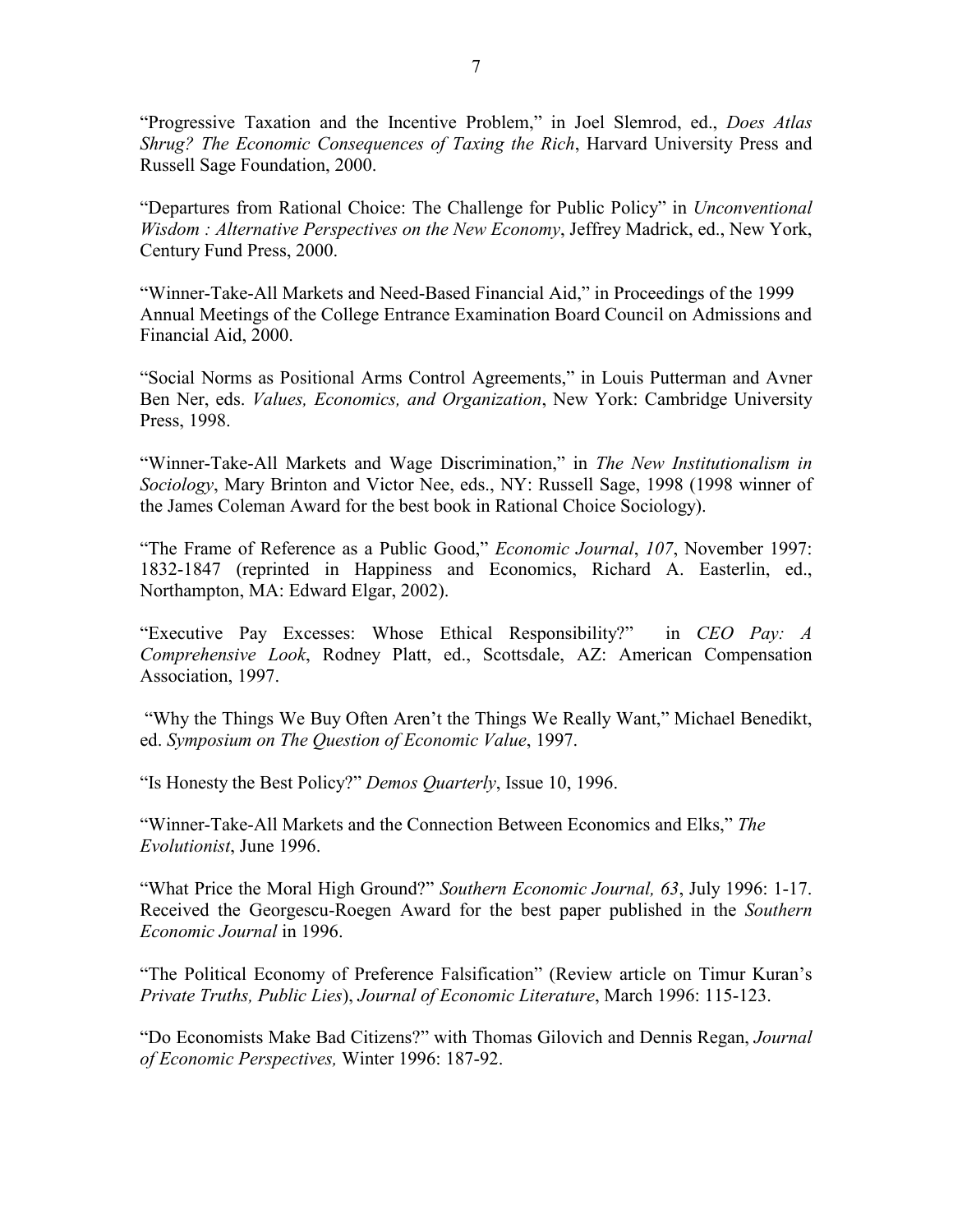"Can Socially Responsible Firms Survive in a Competitive Environment?" in David Messick and Ann Tenbrunsel, eds., *Codes of Conduct: Behavioral Research into Business Ethics*, NY: Russell Sage, 1996: 86-103.

"Motivation, Cognition, and Charitable Giving," in *Giving,* Jerome Schneewind, ed., Indiana University Press, 1996: 130-152.

"Internal Commitment and Efficient Habit Formation," *Behavioral and Brain Sciences,*. March, 1995.

"Consumption Externalities and the Financing of Social Services," in Victor R. Fuchs, ed., *Responsible Society: Child Care, Education, Medical Care, and Long-Term Care in America,* NBER, 1995.

"Group Selection and 'Genuine' Altruism," *Behavioral and Brain Sciences,* December 1994.

"Talent and the Winner-Take-All Society," *The American Prospect,* Spring, 1994: 97- 107.

"The Evolution of One-Shot Cooperation," with Thomas Gilovich and Dennis Regan, *Ethology and Sociobiology*, *14,* July, 1993: 247-256.

"Wages, Seniority, and the Demand for Rising Consumption Profiles," with Robert M. Hutchens, *Journal of Economic Behavior and Organization,* 21, 1993: 251-276.

"The Growing Concentration of Top Students at Elite Schools," with Philip J. Cook, in Charles Clotfelter and Michael Rothschild, eds., *Studies of Supply and Demand in Higher Education,* NBER-University of Chicago Press, 1993: 121-144.

"A New Contractarian View of Tax and Regulatory Policy in the Emerging Market Economies," *Social Philosophy and Policy*, 1993: 258-281*.*

"The Role of Moral Sentiments in the Theory of Intertemporal Choice," in Jon Elster and George Loewenstein, eds., *Choice Over Time,* New York: Russell Sage, 1993: 265-286.

"Frames of Reference and the Intertemporal Wage Profile," in Jon Elster and George Loewenstein, eds., *Choice Over Time,* New York: Russell Sage, 1993: 371-382.

"Does Studying Economics Inhibit Cooperation?" with Thomas Gilovich and Dennis Regan, *Journal of Economic Perspectives*, *7,* Spring, 1993: 159-171. Reprinted in Economics, Ethics, and Public Policy, Charles K. Wilber, ed., Boulder, Rowman & Littlefield, 1998; also reprinted in *The Economics of Altruism,* Steven Zamagni, ed., Cheltenham: Edward Elgar, 1994. Excerpt reprinted in *Negotiation and Settlement Advocacy*, Charles B. Wiggins, ed., St. Paul, MN: West Publishing, 1997.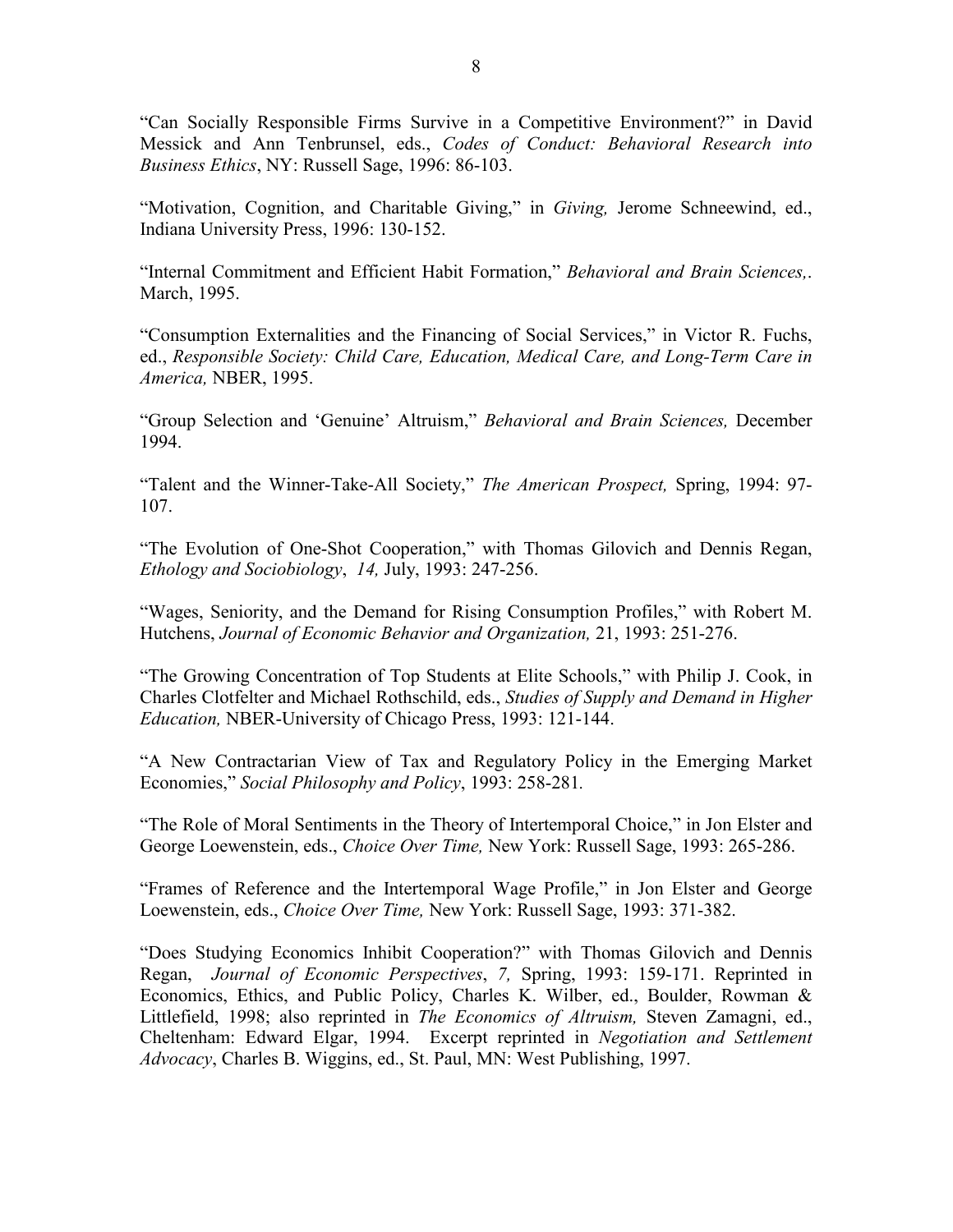"The Strategic Role of the Emotions: Reconciling Over- and Undersocialized Accounts of Behavior," *Rationality and Society*, 5, April, 1993: 160-184*.*

"The Differences Between Gifts and Exchange: Comment on Carol Rose," *Florida Law Review*, July, 1992: 319-327.

"Melding Sociology and Economics: James Coleman's *Foundations of Social Theory,*" *Journal of Economic Literature,* 30, March 1992: 147-170.

"Toward a Theory of the Sense of Justice," in Margaret Gruter and Michael McGuire, *The Sense of Justice,* Newbury Park, CA: Sage, 1992: 47-66.

"Positional Externalities," in Richard Zeckhauser, ed., *Strategy and Choice: Essays in Honor of Thomas C. Schelling,* Cambridge, MA: MIT Press, 1991: 25-47.

"Social Forces in the Workplace," in Kenneth G. Koford and Jeffrey Miller, eds., *Social Norms and Economic Institutions,* Ann Arbor, University of Michigan Press, 1991: 151- 180.

"A Theory of Moral Sentiments," in Jane Mansbridge, ed., *Beyond Self-Interest,* Chicago: University of Chicago Press, 1990: 71-96; reprinted in Mary Zey, ed., *Decision Making: Alternatives to Rational Choice Models*, Newbury Park, CA: Sage, 1992.

"Rethinking Rational Choice," in Roger Friedland and A. W. Robertson, eds., *Beyond the Marketplace: Rethinking Economy and Society,* Hawthorne, NY: Aldine de Gruyter, 1990: 89-112.

"Honesty as an Evolutionarily Stable Strategy," *Behavioral and Brain Sciences,* 12, December, 1989: 705-6.

"If *Homo Economicus* Could Choose His Own Utility Function, Would He Want One with a Conscience? Reply to Harrington," *American Economic Review, 79,* June, 1989; reprinted in Elias L. Khalil, ed., *Trust,* Northampton, MA: Edward Elgar, 2003.

"Frames of Reference and the Quality of Life," *American Economic Review, 79, Papers and Proceedings*, May, 1989: 80-85.

"Beyond Self-Interest?" *Challenge,* March, 1989.

"Bureaucratic Turfbuilding in a Rational World," *European Journal of Political Economy, 4,* Supplementary Issue, 1988: 65-75.

"If *Homo Economicus* Could Choose His Own Utility Function, Would He Want One with a Conscience?" *American Economic Review, 77,* September, 1987: 593-604. Reprinted in *The Economics of Altruism,* Steven Zamagni, ed., Cheltenham: Edward Elgar, 1994.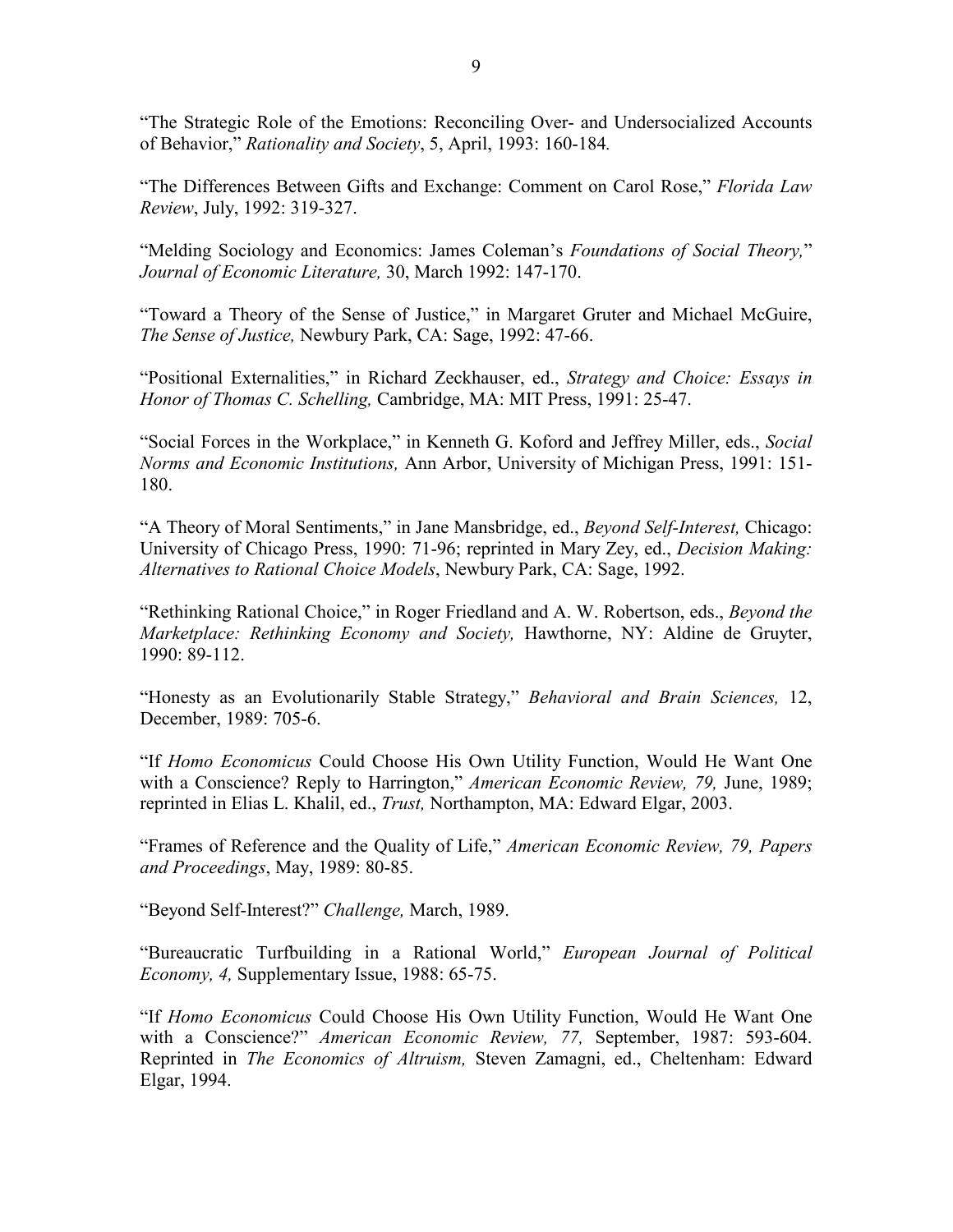"Shrewdly Irrational," *Sociological Forum, 2,* Winter, 1987: 21-41.

"The Demand for Unobservable and Other Nonpositional Goods," *American Economic Review, 75,* March, 1985: 101-116.

"Are Workers Paid Their Marginal Products?" *American Economic Review, 74,* September, 1984: 549-71.

"Interdependent Preferences and the Competitive Wage Structure," *The Rand Journal of Economics, 15*, Winter, 1984: 510-20.

"When Are Price Differentials Discriminatory?" *Journal of Policy Analysis and Management, 2,* Winter, 1983: 238-55.

"Envy and the Optimal Purchase of Unobservable Commodities: The Case of Safety," in M. W. Jones-Lee, ed., *The Value of Life and Safety*, Amsterdam: North Holland, 1982: 145-158.

"How Long Is a Spell of Unemployment?" *Econometrica, 46,* March, 1978: 285-302.

"Why Women Earn Less: The Theory and Estimation of Differential Overqualification," *American Economic Review, 68,* June, 1978: 360-73.

"Family Location Constraints and the Geographic Distribution of Female Professionals," *Journal of Political Economy, 86,* February, 1978: 117-30.

"The Distribution of the Unemployment Burden: Do the Last Hired Leave First?" (with R. Freeman) *Review of Economics and Statistics, LX,* August, 1978: 380-91.

"Lifeline Proposals and Economic Efficiency Requirements," *Public Utilities Fortnightly,* May 26, 1977.

"The Effect of Unemployment Dispersion on the Rate of Wage Inflation," (with Philip Cook) *Journal of Monetary Economics, 1,* April, 1975: 241-49.

#### **Opinion and Op-Ed Pieces**

"How Rising Inequality Has Widened the Justice Gap, *The New York Times,* August 31, 2018

"Would a Single-Payer System Require Painful Sacrifices from Doctors," *The New York Times,* June 8, 2018

"Back to the Health Policy Drawing Board," *The New York Times,* March 16, 2018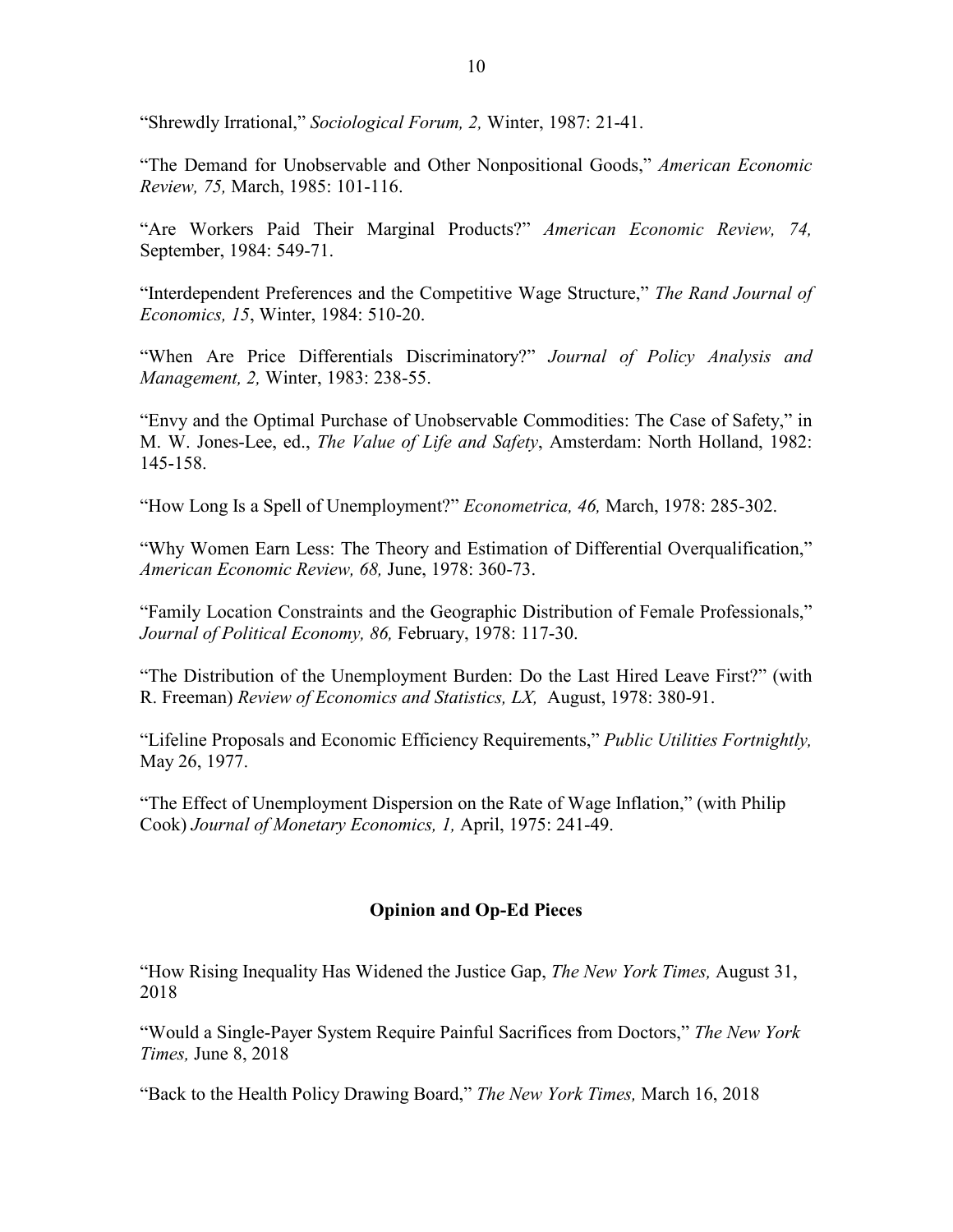"Why Even Tougher Regulations on Smoking Are Justified," *The New York Times,* January 7, 2018

"How Cutting Taxes Makes Life Worse for the Rich," *The New York Times,* November 17, 2017

"Tesla's Tiered Pricing Is a Hurdle, but a Fair One," *The New York Times,* October 27, 2017

"It's Not Irrational, It's Signaling Behavior," *The New York Times,* August 11, 2017

"Why Single-Payer Health Care Saves Money," *The New York Times*, July 7, 2017

"What Comes Next for Obamacare? The Case for Medicare for All," *The New York Times*, March 24, 2017

"Federal Policy Will Shift. Not All States Will Shift with It," *The New York Times*, January 22, 2017

"Want to Get Rid of Obamacare? Be Careful What You Wish For," *The New York Times*, December 16, 2016

"Why the Myth of a Perfect Meritocracy is So Pernicious," Q&A with Sean Illing, *Vox*, November 22, 2016

"Handouts with a Twist: Rebuilding America's Infrastructure," *The New York Times*, November 11, 2016

"Donald Trump's Refusal To Reveal His Tax Returns Highlights a Problem with Economic Theory," *Vox*, October 5, 2016.

"Take Back the House, Democrats. Please," *The New York Times*, September 3, 2016

"The Incalculable Value of Finding a Job that You Love," *The New York Times*, July 22, 2016

"How Higher Taxes Will Make the Rich Happier," *The Los Angeles Times*, June 9, 2016

"Successful? Admit that You're Also Lucky," *Marketwatch*, May 29, 2016

"Are You Successful? If So, You've Already Won the Lottery," *The New York Times*, May 20, 2016

"How To Persuade Rich People To Pay More in Taxes? Remind Them How Lucky They Are, *Vox*, April 27, 2016

"Inequality's Muse," *The American Interest*, October 10, 2015

"Airlines Try To Tell if You're Traveling for Business or Pleasure—and Charge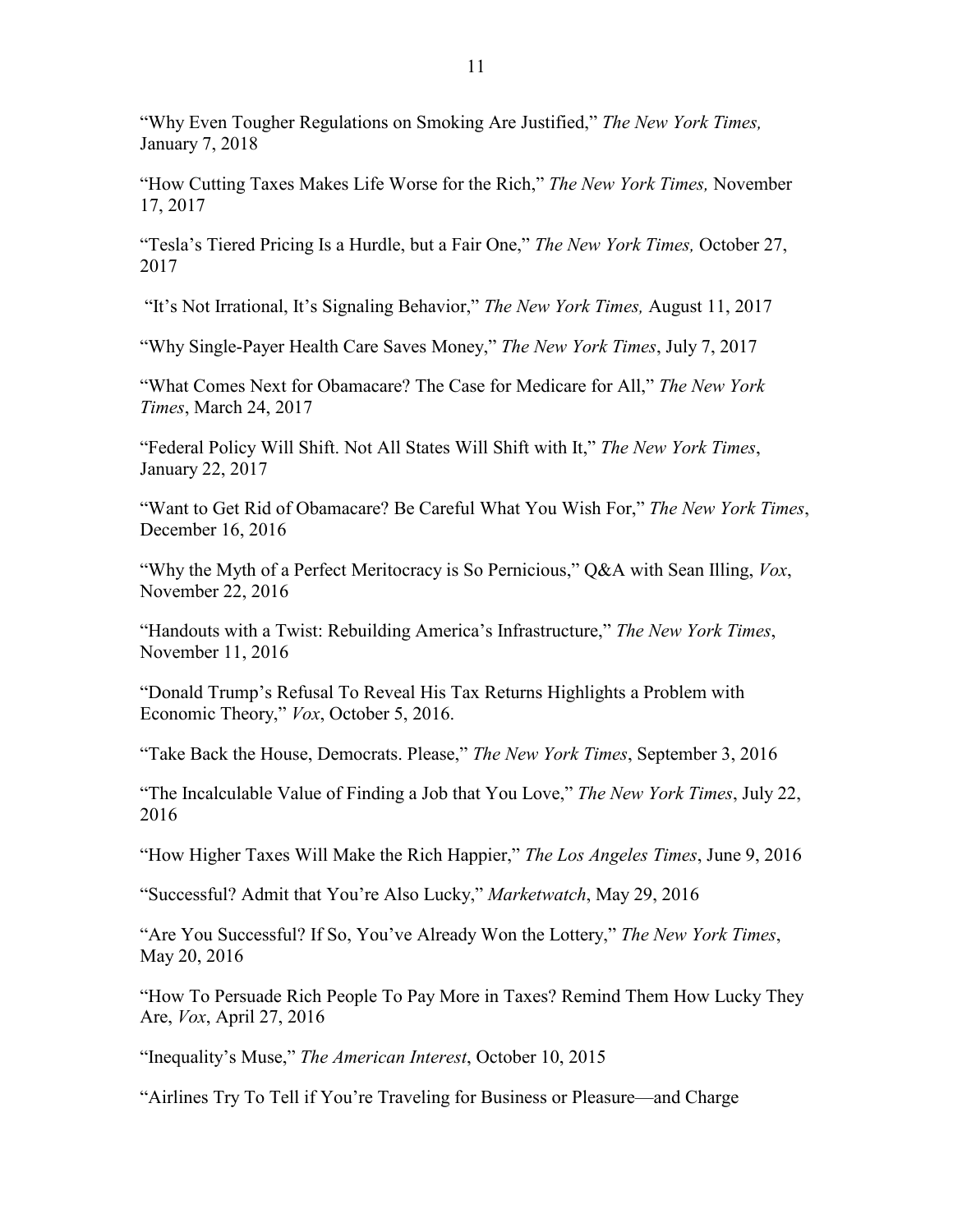Accordingly," *Vox*, June 19, 2015

"Why the Nigerian Prince Email Scam Won't Die," *Vox*, May 18, 2015

"How Wedding Dresses Got So Expensive and Why Roast Chickens Are So Cheap," *Vox*, April 30, 2015

"Why the \$10,000 Apple Watch Is a Good Thing, Especially for People Who Can't Afford It," *Vox*, March 11, 2015

"Why Have Weddings and Houses Gotten So Ridiculously Expensive? Blame Inequality," *Vox*, January 16, 2015

"Conspicuous Consumption? Yes, but It's Not Crazy, *The New York Times*, November 23, 2014

"Let's Try a Basic Income and Public Work," *Cato Unbound*, August 11, 2014

"Shattering Myths To Help the Climate," *The New York Times*, August 3, 2014

"When Diamonds are Dirt Cheap, Will they Still Dazzle?" *The New York Times*, April 20, 2014

"Costs, Benefits, and Masterpieces in Detroit," *The New York Times*, March 30, 2014

"Winners Take All, but Can't We Still Dream?" *The New York Times*, February 23, 2014

"The Vicious Circle of Income Inequality," *The New York Times,* January 12, 2014

"How to Gauge the Price of Danger," *The New York Times*, December 1, 2013

"In New York Casino Vote, a Dance with Temptation," *The New York Times*, November 2, 2013

"Ronald Coase, A Pragmatic Voice for Government's Role," *The New York Times,* September 15, 2013

"For Obamacare To Work, Everyone Must Be In," *The New York Times,* August 4, 2013

"Austerity Won't Work if the Roof Is Leaking," *The New York Times,* July 7, 2013

"What Sweden Can Tell Us About Obamacare," *The New York Times,* June 16, 2013

"How Can They Charge That (and Other Questions)?" *The New York Times,* May 12, 2013

"Mixing Freedoms in a 32-Ounce Soda," *The New York Times*, March 24, 2013

"In the Quest for Love, Costs vs. Benefits," *The New York Times*, February 17, 2013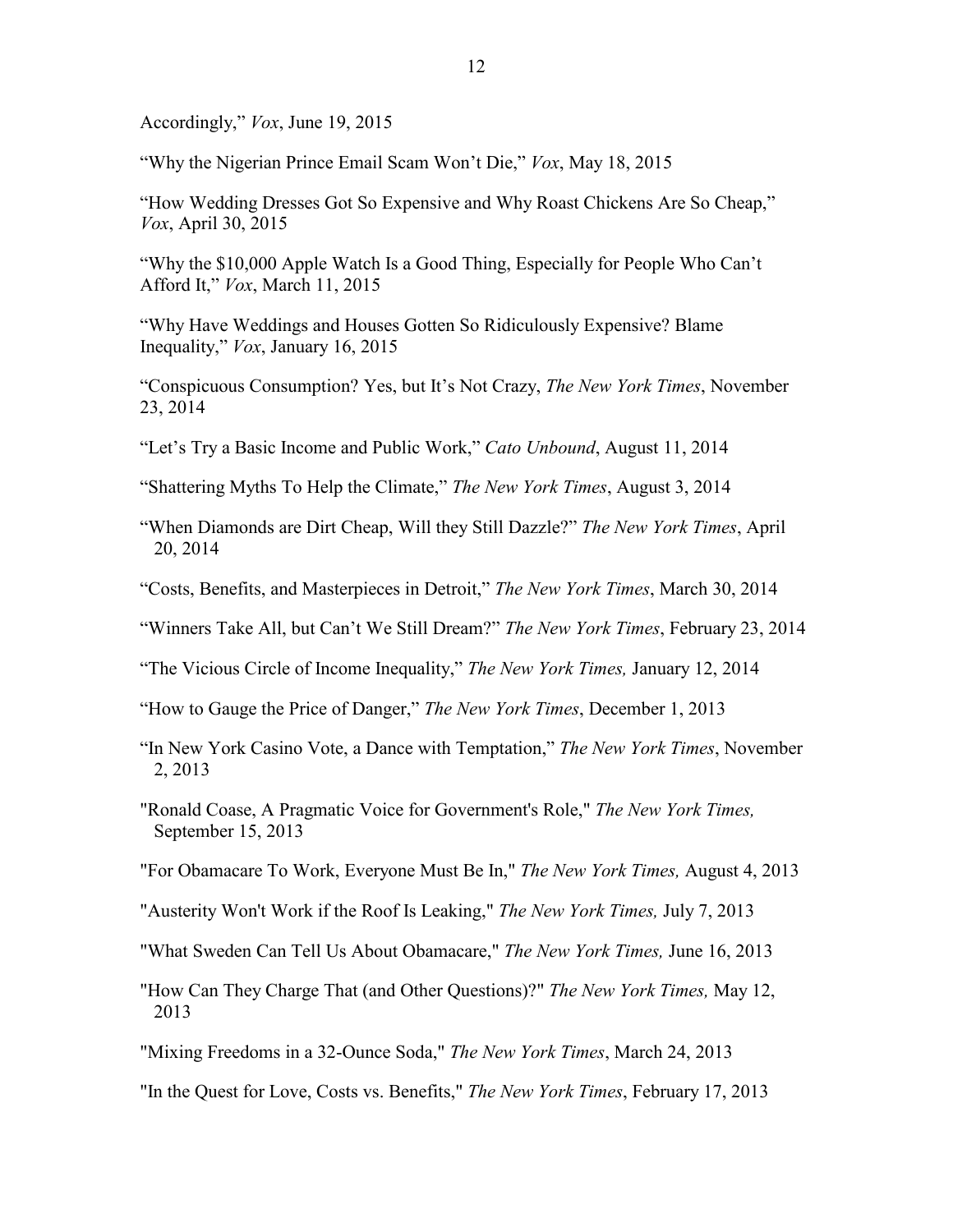"Heads You Win, Tails, You Win, Too," *The New York Times*, January 6, 2013

- "In Talks, G.O.P. May Just Have To Say Yes," *The New York Times*, December 9, 2012
- "When Low Taxes Don't Help the Rich," *The New York Times*, October 28, 2012
- "Economic Choices Needn't Be Painful," *The New York Times*, September 23, 2012
- "Carbon Tax Silence, Overtaken by Events," *The New York Times*, August 26, 2012
- "Luck vs. Skill: Seeking the Secret of Your Success," *The New York Times*, August 5, 2012
- "Giving Health Care a Chance To Evolve," *The New York Times*, July 1, 2012
- "Repairing Roads Can End All Kinds of Gridlock," *The New York Times*, June 3, 2012
- "The Preschool Race Is No Joke," *New York Times*, April 22, 2012
- "The Prestige Chase Is Raising College Costs," *New York Times*, March 11, 2012
- "How to Save the Global Economy: Buy More Yachts,*" Foreign Policy*, January-February, 2012
- "Higher Taxes Help the Richest, Too," *New York Times*, January 29, 2012
- "Where Will the U.S. Economic Recovery Come From?" *Newsweek*, December 26, 2011
- "To Rethink Government, Start Close to Home," *New York Times*, December 11, 2011
- "Does Inequality Matter? How 'Expenditure Cascades' are Squeezing the American Middle Class," *Slate*, December 5, 2011
- "Why Has Inequality Been Growing? How Technology and Winner-Take-All Markets Have Made the Rich So Much Richer," *Slate*, December 6, 2011
- "The Progressive Consumption Tax: A Win-Win Solution for Reducing American Income Inequality," *Slate*, December 7, 2011
- "How To End the Black Friday Madness," *New York Times*, November 23, 2011
- "The Problem With Flat-Tax Fever," *New York Times*, November 6, 2011
- "Charles Darwin the Economist," *Los Angeles Times*, October 18, 2011
- "Darwin, The Market Whiz," *New York Times*, September 18, 2011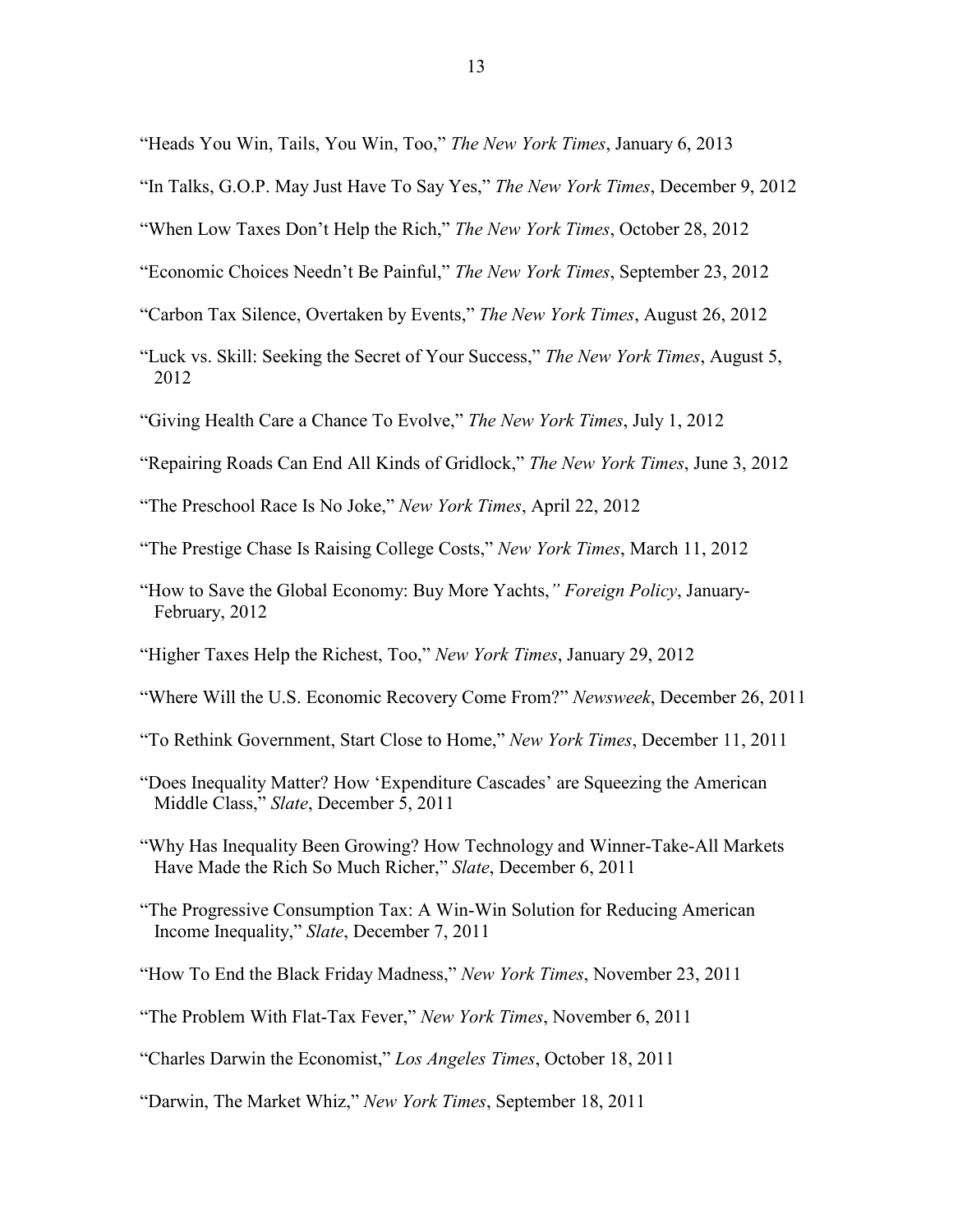"Mindless Tax Slogans Dominate Our Debate," Reuters.com, September 13, 2011

- "Forget Stimulus, Let's Talk Savings," *The Daily Beast*, September 8, 2011
- "Supply, Demand, and Marriage," *New York Times*, August 7, 2011
- "The Payroll Tax Needs a Vacation," *New York Times*, June 26, 2011
- "Why Worry? It's Good for You," *New York Times*, May 15, 2011
- "Gauging the Pain of the Middle Class," *New York Times*, April 3, 2011
- "Find the Taxes that Do Double Duty," *The New York Times*, February 20, 2011
- "A Champion of Plain English," *The New York Times*, January 9, 2011
- "Taxing the Rich: It's All Relative," *The New York Times*, November 28, 2010
- "Income Inequality: Too Big To Ignore," *The New York Times*, October 17, 2010
- "Building the Bridges to a Sustainable Recovery," *The New York Times*, September 12, 2010
- "A Gift the Wealthy Don't Need," *The New York Times*, August 9, 2010
- "The Choices that Pay Us Back," *The New York Times*, July 4, 2010
- "The Impact of the Irrelevant on Decision-Making," *The New York Times*, May 30, 2010
- "The Tax Hiding in Your Paycheck," *The New York Times*, April 25, 2010
- "Hey Big Spender, You Need a Surtax," *The New York Times*, March 21, 2010
- "A Small Price To Pay for a Large Benefit," *The New York Times*, February 21, 2010
- "Of Individual Liberty and Cap and Trade," *The New York Times*, January 10, 2010
- "How to Run Up a Deficit, Without Fear," *The New York Times*, December 6, 2009
- "Maybe a New Day for Doctors' Pay," *The New York Times*, November 8, 2009
- "A Smarter (and More Cost-Effective) Way to Fight Crime," *The New York Times*, October 4, 2009
- "Flaw In Free Markets: Humans," *The New York Times*, September 13, 2009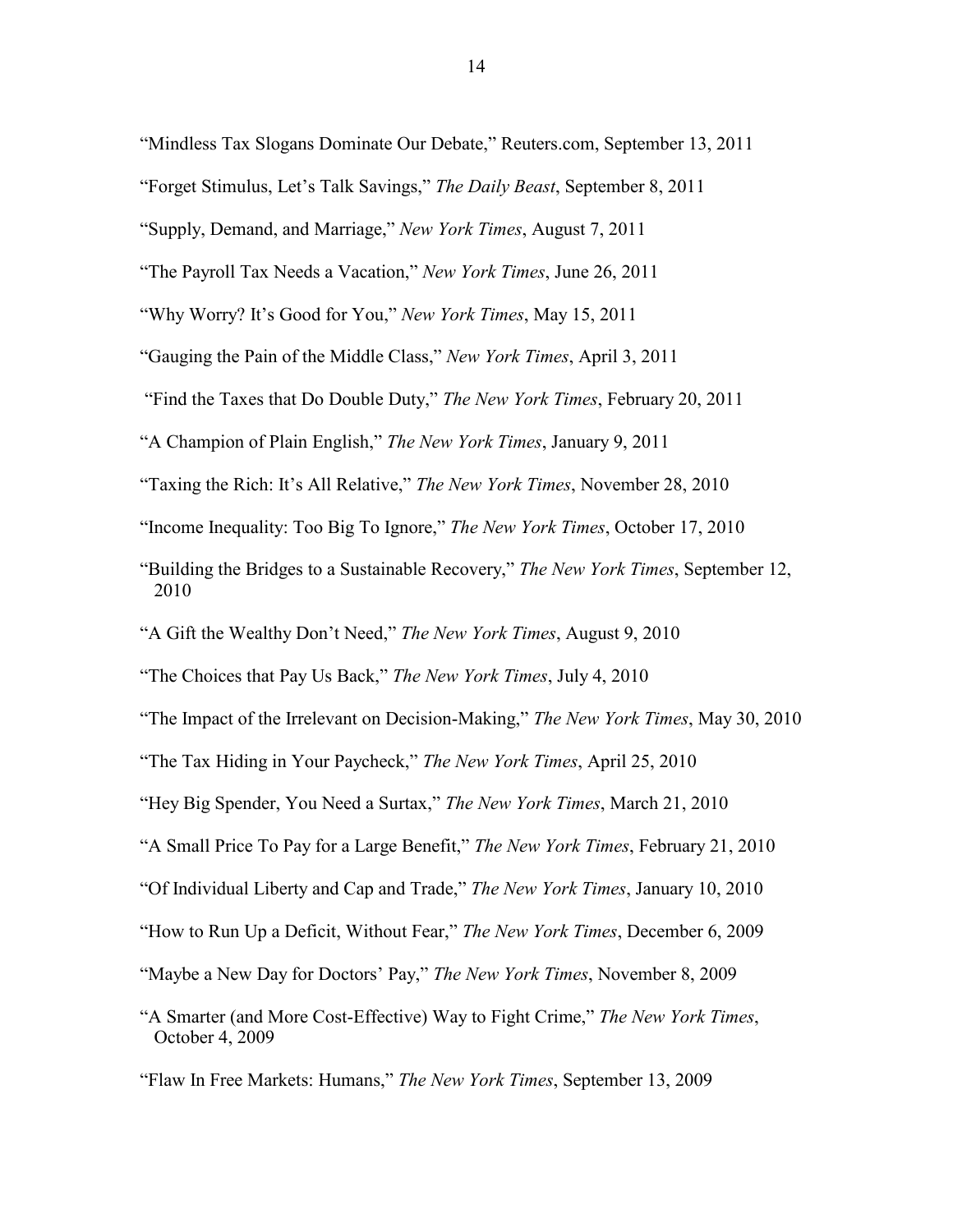"Don't Let the Stimulus Lose Its Spark," *The New York Times*, August 23, 2009

"The Invisible Hand, Trumped by Darwin?" *The New York Times*, July 12, 2009

"Economist vs. Economist," *Forbes*, July 6, 2009

- "Carbon Offsets: A Small Price to Pay for Efficiency," *The New York Times*, May 31, 2009
- "Alpha Markets: The Financial Meltdown Caught Adam Smith Fans Off Guard, but Would Not Have Surprised Darwin," *The Guardian*, May 31, 2009
- "Before Tea, Thank Your Lucky Stars," *The New York Times*, April 26, 2009

"A Tax Even Libertarians Can Love," *Forbes,* April 23, 2009

"When Deficit Isn't a Dirty Word," *The New York Times*, March 22, 2009

- "Go Ahead and Save. Let the Government Spend," *The New York Times*, February 15, 2009
- "Should Congress Put a Cap on Executive Pay?" *The New York Times*, January 4, 2009

"Why Wait To Repeal Tax Cuts for the Rich?" *The New York Times*, December 7, 2008

- "When It Really Counts, Qualifications Trump Race," *The New York Times*, November 16, 2008
- "Just What This Downturn Needs: A Consumption Tax," *The New York Times*, November 9, 2008
- "Pursuit of an Edge, In Steroids or Stocks," *The New York Times*, October 5, 2008

"How Fuel Subsidies Drag Down a Nation," *The New York Times*, August 17, 2008

"Untying a Knot in Campaign Finance," *The New York Times*, July 6, 2008

"The Invisible Hand Is Shaking," *The New York Times*, May 25, 2008

"Don't Blame All Borrowers," *The Washington Post*, April 27, 2008

"To Disclose or Not? Ask the Frogs," *The New York Times,* April 13, 2008

"Income and Happiness: An Imperfect Link," *The New York Times*, March 9, 2008

"When Self-Interest Isn't Everything," *The New York Times*, February 10, 2008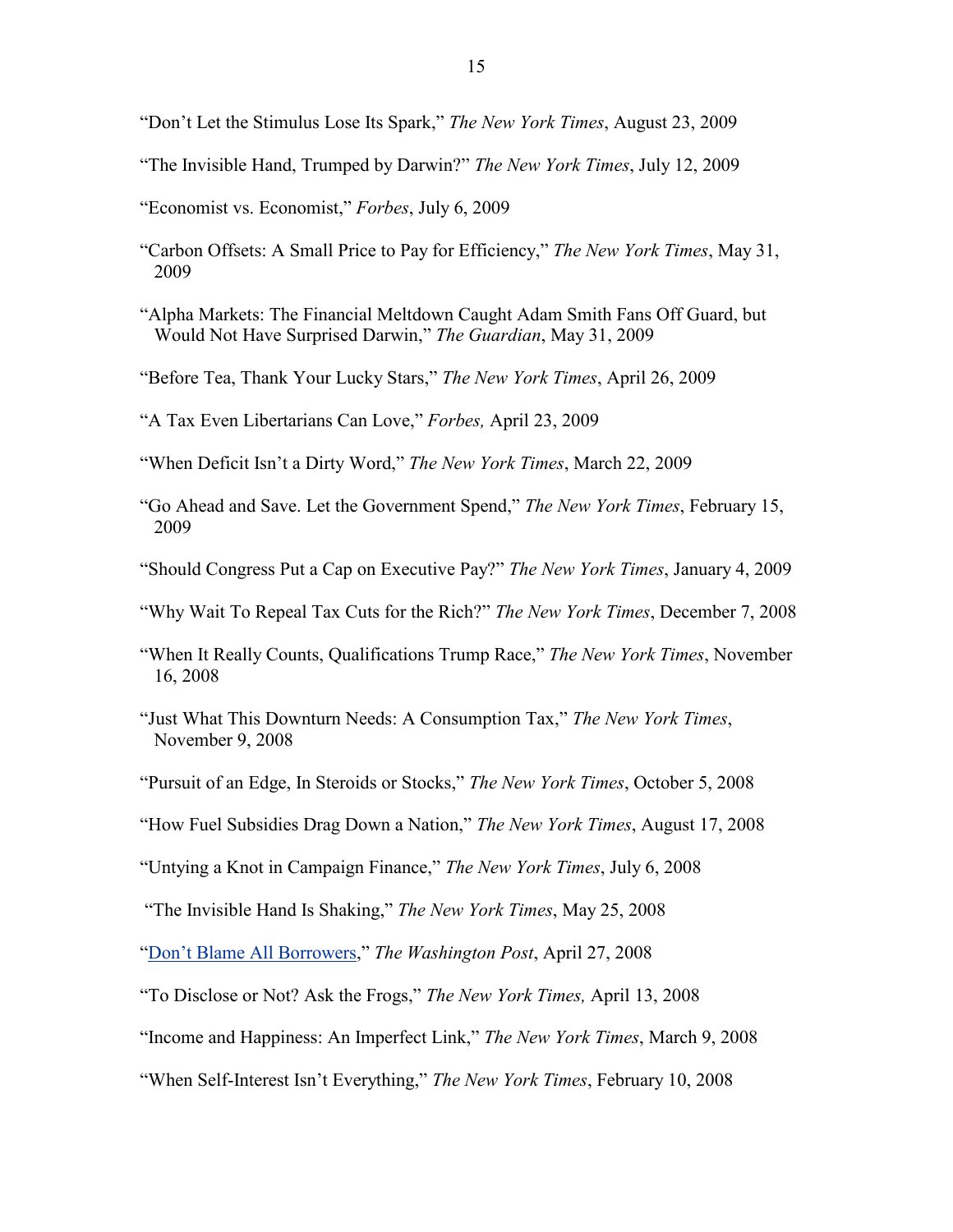"Reshaping the Debate on Raising Taxes," *The New York Times*, December 9, 2007

- "Why Not Shift the Burden to Big Spenders?" *The New York Times*, October 7, 2007
- "A Dismal Science, Dismally Taught," *The New York Times*, August 12, 2007
- "A Career in Hedge Funds and the Problem of Overcrowding," *The New York Times*, July 5, 2007
- "Despite the Dumb Jokes, Stereotypes May Reflect Some Smart Choices," *The New York Times*, June 7, 2007
- "A Sensible Solution to Thin Traffic, and One for Easing Concerns about Fairness," *The New York Times*, May 10, 2007
- "In the Real World of Work and Wages, Trickle-Down Theories Don't Hold Up," *The New York Times*, April 12, 2007
- "When to Violate the Top Two Commandments of Antigovernment Crusaders," *The New York Times*, March 15, 2007
- "A Health Care Plan So Simple, Even Stephen Colbert Couldn't Simplify It," *The New York Times*, February 15, 2007.
- "Payday Loans Are a Scourge, but Should Wrath Be Aimed at the Lenders?" *The New York Times*, January 18, 2007
- "When It Comes to a Search for a Spouse, Supply and Demand Is Only the Start," *The New York Times*, December 21, 2006
- "The Other Milton Friedman: A Conservative with a Social Welfare Program," *The New York Times*, November 23, 2006
- "Prospering May Not Make People Happier, but It May Make Them Healthier," *The New York Times*, October 26, 2006
- "The More We Make, the Better We Want," *The New York Times*, September 28, 2006
- "When the Rich-Poor Gap Widens, *Gatsby* Becomes a Guidebook," *The New York Times*, August 31, 2006
- "The Herd Changes Course and Runs Away From S.U.V.'s," *The New York Times*, August 3, 2006
- "How Much Is That Laptop? It Depends on the Color of the Case. And That's Fair." *The New York Times,* July 6, 2006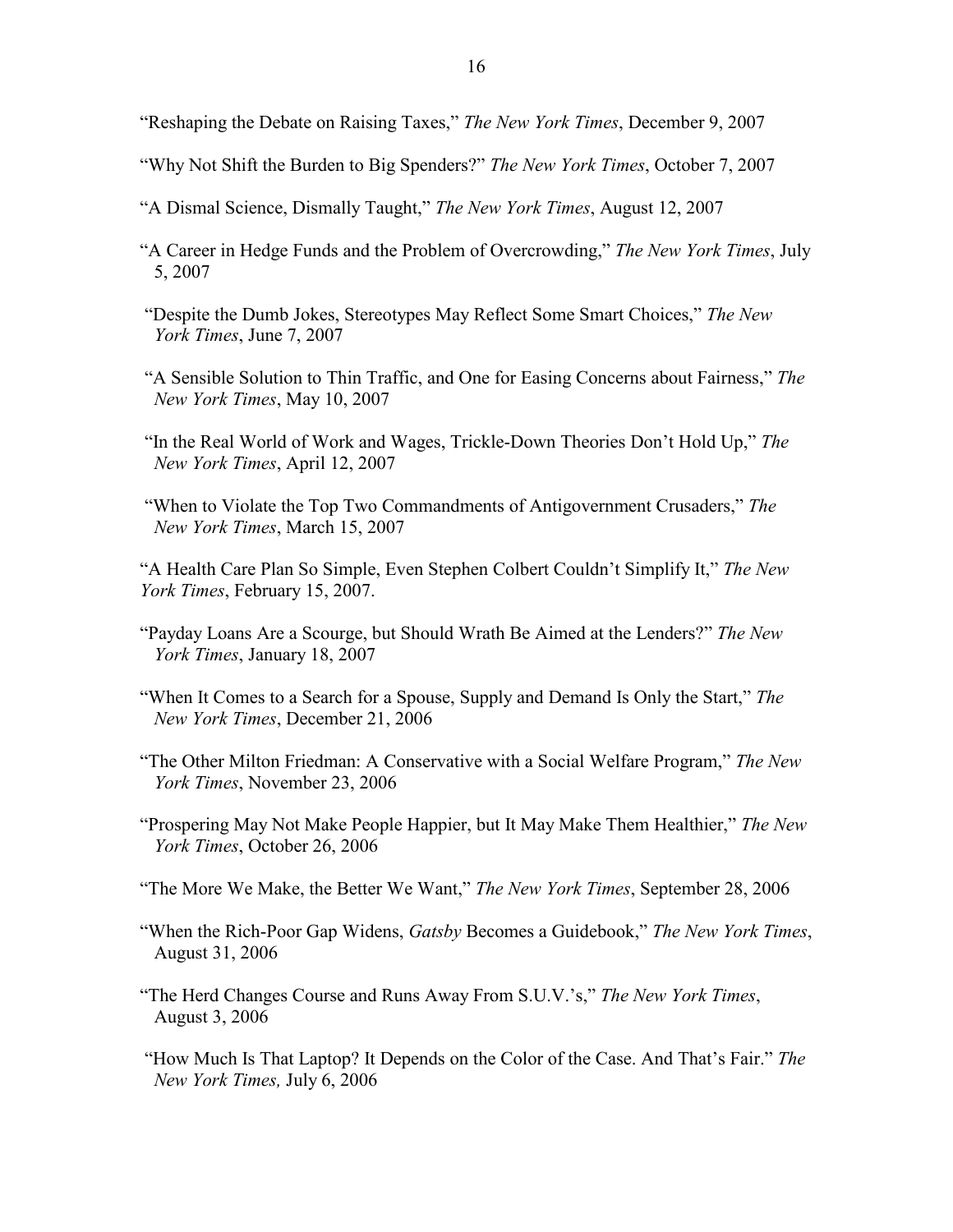- "Energy Policy Is Far Too Complicated to Be Left to the Politicians," *The New York Times,* June 8, 2006
- "Right for the Wrong Reasons: Why Galbraith Never Got the Prize," *The New York Times,* May 11, 2006
- "Irrational Impressions," *Worth Magazine*, April, 2006
- "State Governments Overreach in Taking on Problems Best Solved at the National Level," *The New York Times,* April 13, 2006
- "Polygamy and the Marriage Market: Who Would Have the Upper Hand?" *The New York Times*, March 16, 2006
- "A Way To Cut Fuel Consumption that Everyone Likes, Except the Politicians," *The New York Times*, February 16, 2006
- "Weighing the True Costs and Benefits in a Matter of Life and Death," *The New York Times*, January 19, 2006
- "Tax Cuts for the Wealthy: Waste More, Want More," *The New York Times*, December 22, 2005
- "The Income Gap Grows," *The Philadelphia Inquirer*, November 27, 2005
- "Sometimes, a Tax Cut for the Wealthy Can Hurt the Wealthy," *The New York Times*, November 24, 2005
- "Of Hockey Players and Housing Prices," *The New York Times*, October 26, 2005
- "Students Discover Economics in its Natural Setting," *The New York Times*, September 29, 2005
- "The Opportunity Cost of Economics Education," *The New York Times*, September 1, 2005
- "There's a Hidden Price for Being a Cheat," *The New York Times*, August 4, 2005
- "Do Tax Cuts for the Wealthy Stimulate Employment?" *The New York Times*, July 7, 2005
- "The Mysterious Disappearance of James Duesenberry," *The New York Times*, June 9, 2005
- "The Estate Tax: Efficient, Fair, and Misunderstood," *The New York Times*, May 12, 2005.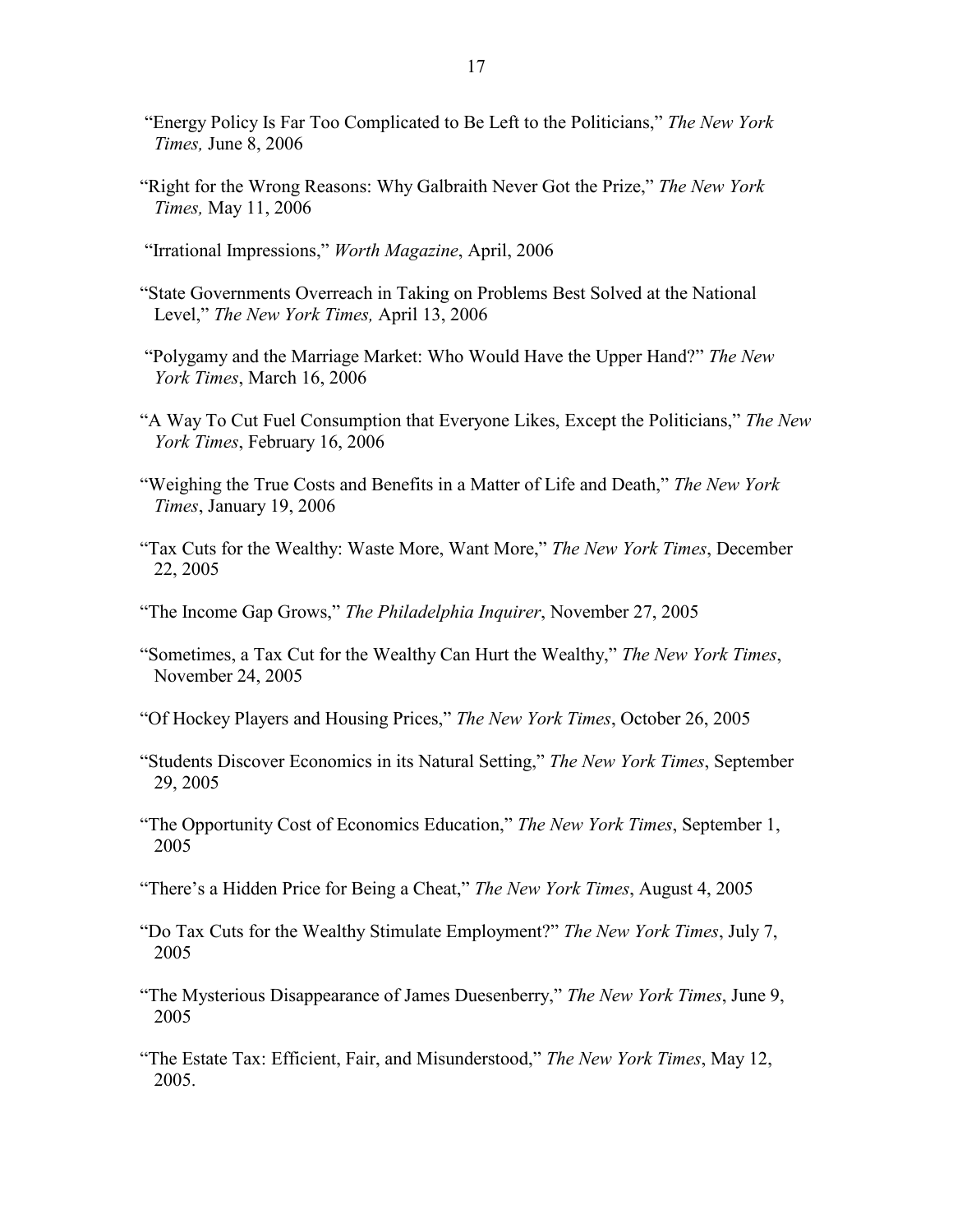- "Intense Competition for Top Students Is Threatening Financial Aid Based on Need," *The New York Times,* April 14, 2005
- "Americans Save So Little, but What Can Be Done to Change That?" *The New York Times,* March 17, 2005
- "The Theory That Self-Interest Is the Sole Motivator Is Self-Fulfilling," *The New York Times*, Feb 17, 2005
- "The Class War that Isn't," *The Philadelphia Inquirer,* September 12, 2004
- "Overrated: Repeal of the Estate Tax," *The New York Times*, December 27, 2003.
- "Underrated: The Link Between Money and Happiness," *The New York Times*, December 27, 2003
- "Best Paid Plans," *The Guardian Unlimited*, May 27, 2003
- "Pricing the Ballgame," *The New York Times*, December 4, 2002
- "The Case for Sanctions," *The New York Times,* August 24, 2002
- "The Downside of Hearing Whoopi at the Mall," *The New York Times*, August 7, 2001 (reprinted in *The International Herald Tribune*, August 10, 2001)
- "Traffic and Tax Cuts," *The New York Times*, May 11, 2001
- "Scarce Slots? Hold an Auction," *The New York Times*, December 13, 2000
- "Why Living in a Rich Society Makes Us Feel Poor," *The New York Times Magazine*, October 15, 2000 (reprinted in The Australian Financial Review)
- "The Costs of Governing Less," *The New York Times*, August 26, 2000
- "When Less Is Not More," *The New York Times*, July 17, 2000
- "Feeling Crash-Resistant in an SUV," *The New York Times*, May 16, 2000
- "The Rules Nasdaq Forgot," *The New York Times*, March 17, 2000
- "A Merger's Message: Dominate or Perish," *The New York Times,* January 11, 2000
- "Safety in Numbers," *The New York Times Magazine*, November 28, 1999

<sup>&</sup>quot;Not Insured, and Not Worried," *The New York Times*, October 6, 1999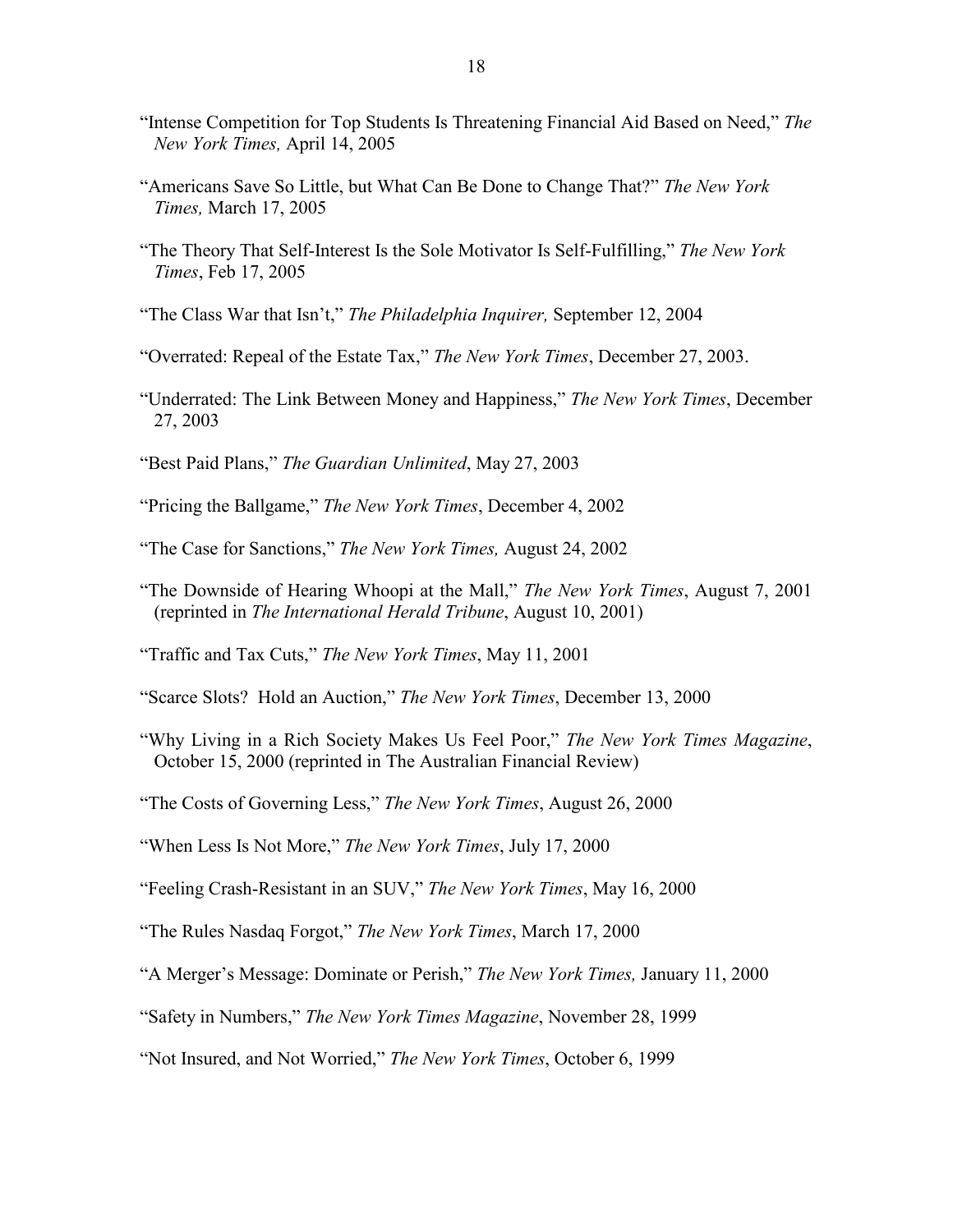- "Which Do We Need, Bigger Cars or Better Schools?" *The New York Times*, July 31, 1999
- "Gas-Guzzler Backlash," *The New York Times Magazine*, July 25, 1999
- "The Gasoline-Powered Raise," *The New York Times*, June 30, 1999
- "Market Failures," *The Boston Review*, Summer 1999
- "The Big Spenders Who Make All of Us Poorer," *The Guardian*, May 16, 1999
- "The Victimless Income Gap?" *The New York Times*, April 12, 1999
- "Our Climb to Sublime: Hold On, We Don't Have to Go There," *The Washington Post*, January 24, 1999, Reprinted in *Cornell Enterprise*, Spring 1999
- "Timmy's Range Rover," *The New York Times*, December 22, 1998 (reprinted in *The International Herald Tribune)*
- "Winner Take All," with Philip J. Cook, *Across the Board*, May 1996
- "The Economic Payoff of Attending an Ivy League Institution," with Philip J. Cook, *Chronicle of Higher Education*, January 5, 1996
- "It's a Winner-Take-All Market," with Philip J. Cook, *The Washington Monthly*, December 1995
- "The Superstar Economy: Why a Flat Tax Would Make America Less—Not More— Efficient," with Philip J. Cook, *The Washington Post*, November 12, 1995
- "Too Many Superstar Wannabes," *USA Today*, October 9, 1995
- "Winner-Take-All Society Creates Great Inequality in Salaries," *Knight-Ridder/Tribune News Syndicate*, September 18, 1995
- "Goodness Knows What Makes a Success," *The Guardian*, July 26, 1993

#### **Book Reviews**

"Inequality's Muse": Review of Harry Frankfurt's *On Inequality*, *The American Interest*, October 2015

"Face Value": Review of Stacy Perman's *A Grand Complication*, *New York Times Book Review*, May 3, 2013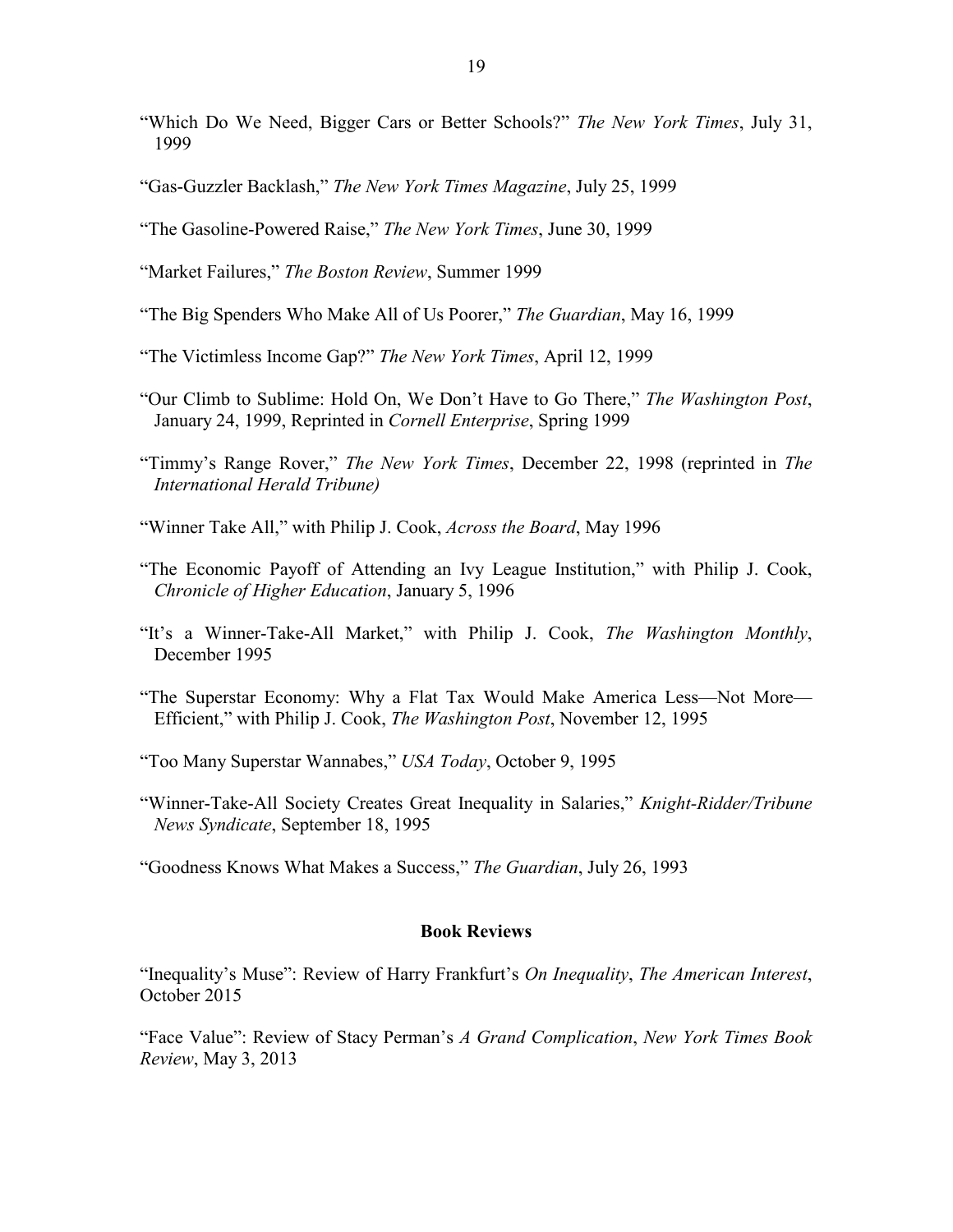"Nickel and Dimed: Review of Bethany Moreton's *To Serve God and Wal-Mart* and Nelson Lichtenstein's *Retail Revolution*," *The New York Times Book Review*, July 25, 2009

"Review of Jared Bernstein's *Crunch*," *Journal of Economic Literature*, June, 2009: 482- 485

"Labor Pains: Review of Steven Greenhouse's *The Big Squeeze*," *The New York Times Book Review*, May 25, 2008

"Invisible Handcuffs: Review of Robert Reich's *Supercapitalism*," *The New York Times Book Review*, October 21, 2007

"Regulating Sexual Behavior: Comments on Posner's *Sex and Reason*," *Economics and Philosophy,* 1993

"Strategies for Solving Impulse-Control Problems: Comments on George Ainlsie's *Picoeconomics,*" *Behavior and Philosophy,* Fall/Winter, 1993: 49-55

*Morality Within the Limits of Reason,* by Russell Hardin, *Journal of Economic Literature*, March, 1990: 80-82

*Trust: Making and Breaking Cooperative Relations,* edited by Diego Gambetta, *Journal of Economic Literature,* September, 1990: 1195-97

*The Standard of Living,* by Amartya Sen, in *Journal of Economic Literature,* June, 1989: 664-666

"Why Do Criminals Do It?" Review of *The Seductions of Crime,* by Jack Katz, in *Los Angeles Times Book Review,* March 5, 1989

*Consumer Sovereignty,* by Peter Penz, in *Zeitschrift für Nationalökonomie,* 50, No. 1, 1989: 64-67

*The Economic Mind,* by Adrian Furnham and Alan Lewis, in *Journal of Economic Literature,* September, 1987: 1307-1309

### **Awards**

Honorary Doctorate of Laws, Dalhousie University, 2018

For *Success and Luck*:

Bloomberg View's "Five Books to Change Conservatives' Minds," chosen by Cass Sunstein

*Choice*'s Outstanding Academic Titles for 2016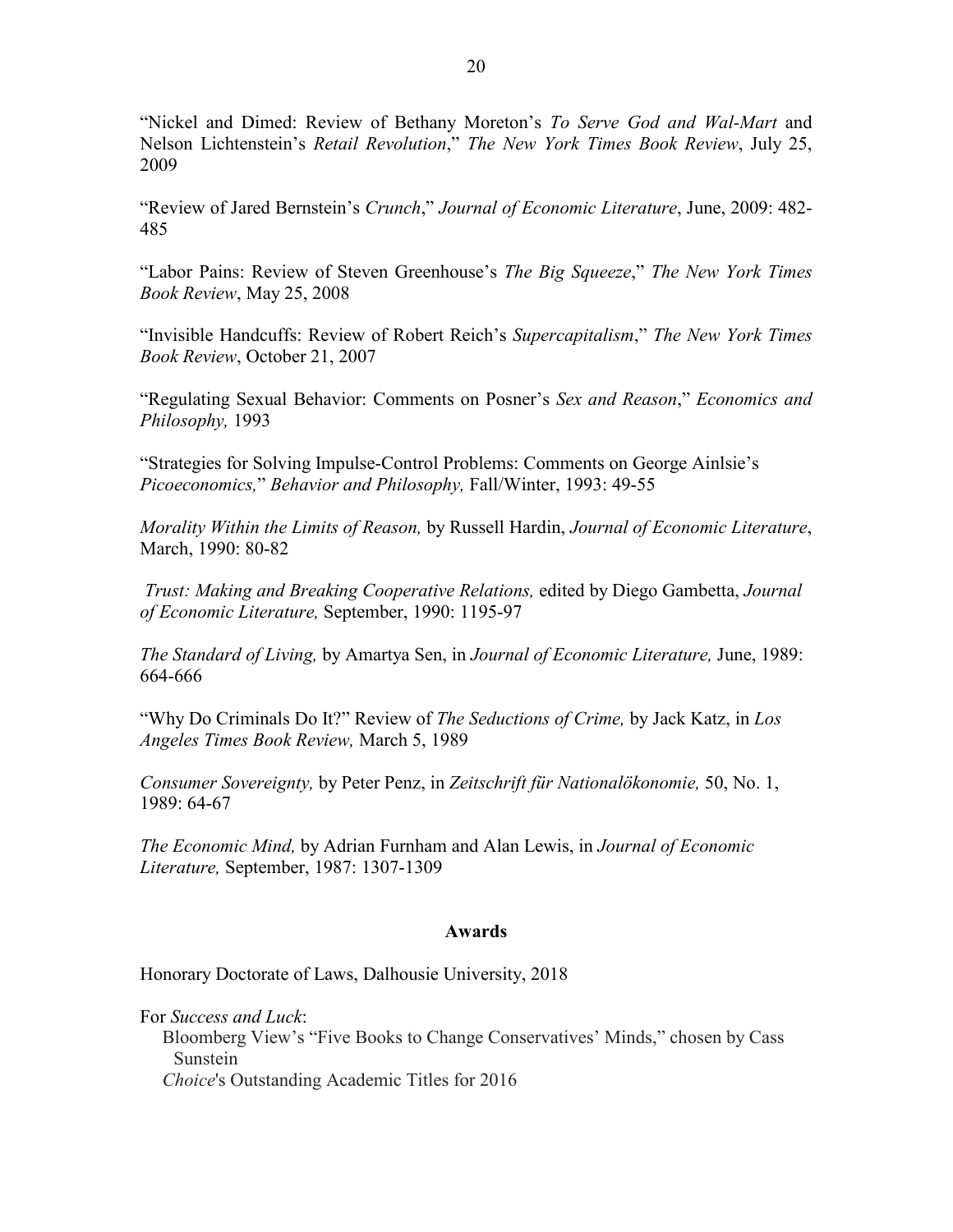Honorable Mention for the 2017 PROSE Award in Economics, Association of American Publishers Longlisted for the *Financial Times* and McKinsey Business Book of the Year 2016

For *The Darwin Economy*:

Bronze Medal in Economics, Axiom Book Awards, 2012 Finalist for the 2011 Book of the Year Award in Business & Economics, *ForeWord Reviews*

Russell Distinguished Teaching Award, presented by Johnson School fifth-year reunion class, June 9, 2018

Russell Distinguished Teaching Award, presented by Johnson School fifth-year reunion class, June 9, 2012

Russell Distinguished Teaching Award, presented by Johnson School fifth-year reunion class, June 12, 2010

Honorary Doctorate of Economics, St. Gallen University, 2008

Apple Distinguished Teaching Award, Johnson School of Management, 2005

Russell Distinguished Teaching Award, presented by Johnson School fifth-year reunion class, June 11, 2004

2003 Leontief Prize for Advancing the Frontiers of Economic Thought

French-American Foundation Professor of American Civilization, Ecole des Hautes Etudes en Sciences Sociales, Paris, France, 2000-2001

President, Eastern Economic Association, 1999-2000

Georgescu-Roegen Prize for best article published in the 1996 *Southern Economic Journal*, for "What Price the Moral High Ground?" November 1997

Southern Economic Association, Distinguished Guest Lecturer, 1995

For *Luxury Fever*: *Knight Ridder*'s Best Books of 1999

For *The Winner-Take-All Society: New York Times* 1995 Notable Book of the Year *Business Week* Ten Best Business Books of 1995 *San Francisco Review of Books* 1995 Critics Choice Award *China Times* Top Ten Books of 1996 *The London Observer* Best Books of the Year List, 1996